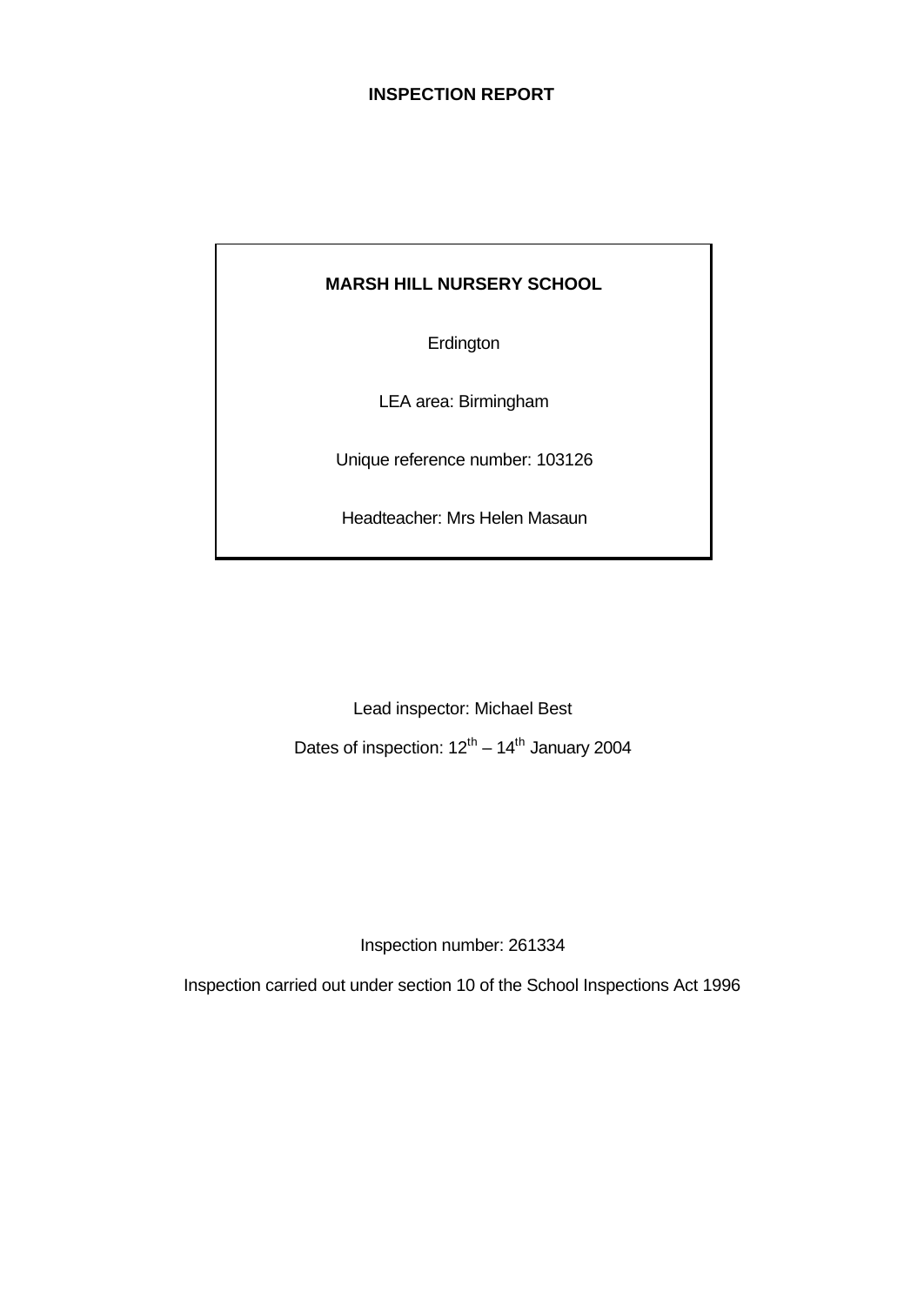# © Crown copyright 2004

This report may be reproduced in whole or in part for non-commercial educational purposes, provided that all extracts quoted are reproduced verbatim without adaptation and on condition that the source and date thereof are stated.

Further copies of this report are obtainable from the school. Under the School Inspections Act 1996, the school must provide a copy of this report and/or its summary free of charge to certain categories of people. A charge not exceeding the full cost of reproduction may be made for any other copies supplied.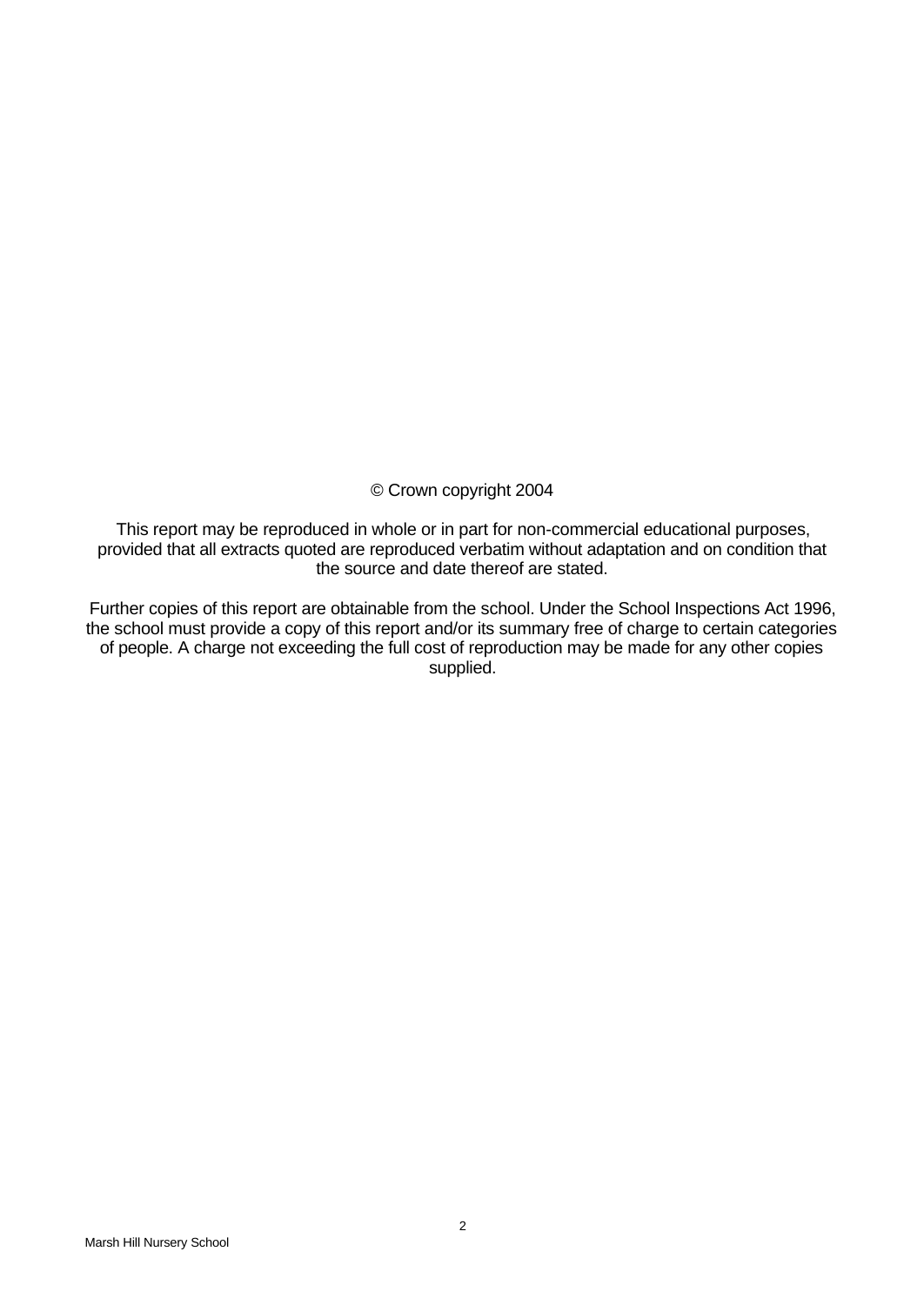# **INFORMATION ABOUT THE SCHOOL**

| Type of school:              | <b>Nursery</b>              |
|------------------------------|-----------------------------|
| School category:             | Maintained                  |
| Age range of pupils:         | 3 to 4 years                |
| Gender of pupils:            | Mixed                       |
| Number on roll:              | 80 children (part-time)     |
| School address:              | 275 Marsh Hill<br>Erdington |
| Postcode:                    | Birmingham<br><b>B237HG</b> |
| Telephone number:            | 0121 373 3090               |
| Fax number:                  | 0121 373 3090               |
| Appropriate authority:       | Governing body              |
| Name of chair of governors:  | Peter Lane                  |
| Date of previous inspection: | $23rd - 25th$ November 1998 |

# **CHARACTERISTICS OF THE SCHOOL**

Marsh Hill Nursery serves a mixture of owner-occupier and rented homes in the Erdington area of Birmingham. Most children start in the school in the September following their third birthday but the school admits three-year-olds at other times in the year, if it has places. The proportion of children from minority ethnic groups is steadily rising, and currently represents just over a third of the number on roll. When they start school, a number of children have limited experiences, particularly in communication, language and literacy. Twenty-two children receive specific help in learning English an additional language and 13 are at the early stages of language acquisition.

There are 80 children on roll, all of whom attend part-time. Most children attend for a year before moving onto reception classes in nearby schools. Mobility is low. The school does not provide school meals but staff estimate that about a third would be eligible for free meals, which is above the national average for primary schools.

Six children are formally recognised as having special educational needs but none of them has a statutory assessment of their need. The local authority does not look after any children at the school.

The school is involved in the *Excellence in Cities* and *Single Regeneration Budget* initiatives. It hosts Portage, Behaviour management and curriculum courses as part of its membership of a local *Inclusion Network*. It won an *INSPIRE* award in 2001 for running family workshops and basic skills courses.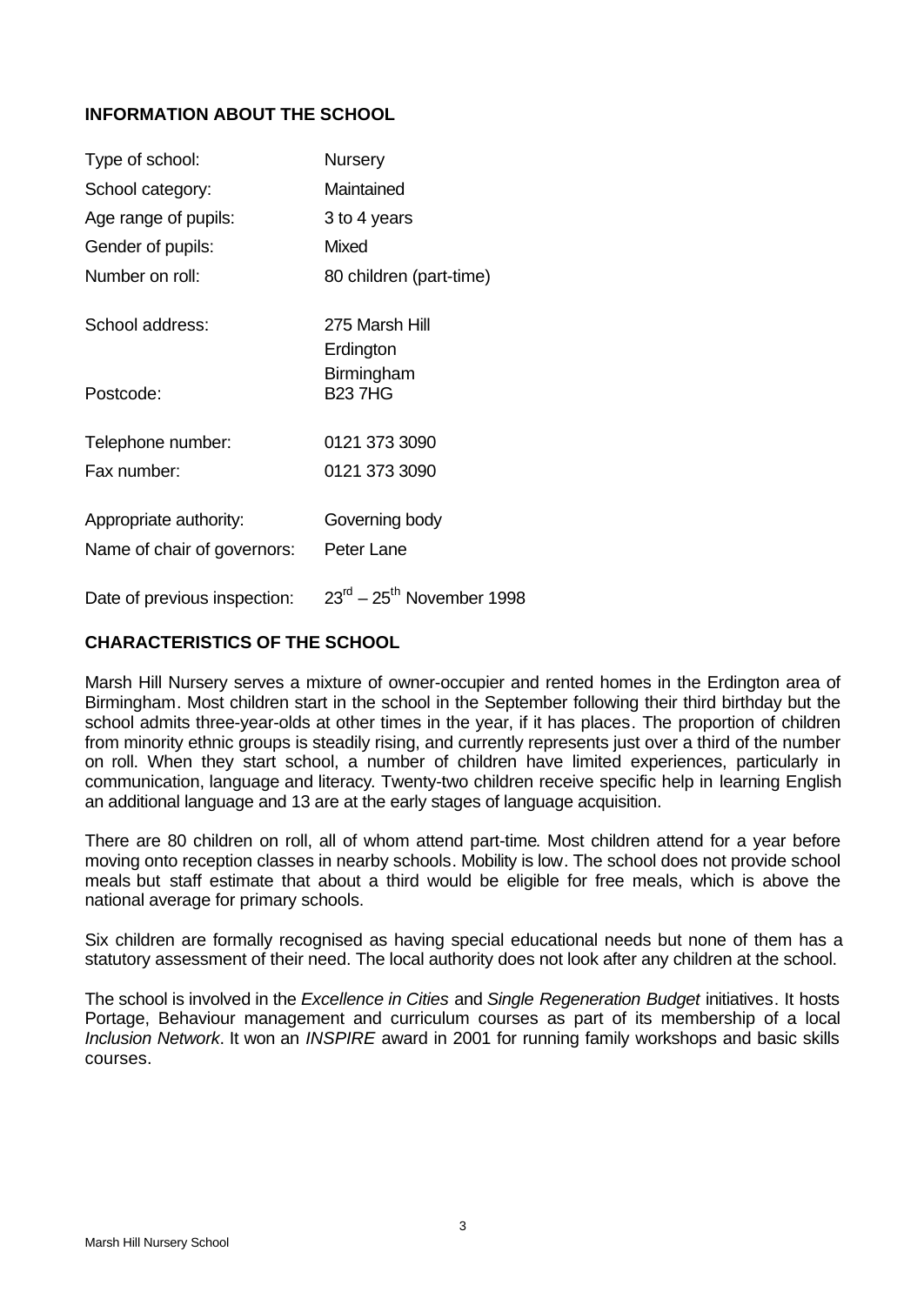# **INFORMATION ABOUT THE INSPECTION TEAM**

| Members of the inspection team |                     | <b>Subject responsibilities</b> |                                                                                                                             |
|--------------------------------|---------------------|---------------------------------|-----------------------------------------------------------------------------------------------------------------------------|
| 10413                          | <b>Michael Best</b> | Lead inspector                  | Foundation Stage, Inclusion                                                                                                 |
| 10965                          | Patricia Edwards    | Lay inspector                   |                                                                                                                             |
| 3751                           | <b>Trudy Cotton</b> | Team inspector                  | Special educational needs,<br>Provision for ethnic minority<br>children and those with English as<br>an additional language |

The inspection contractor was:

Altecq Education Limited

102 Bath Road Cheltenham **Gloucestershire** GL53 7JX

Any concerns or complaints about the inspection or the report should be made initially to the inspection contractor. The procedures are set out in the leaflet *'Complaining about Ofsted Inspections'*, which is available from Ofsted Publications Centre (telephone 07002 637833) or Ofsted's website (www.ofsted.gov.uk).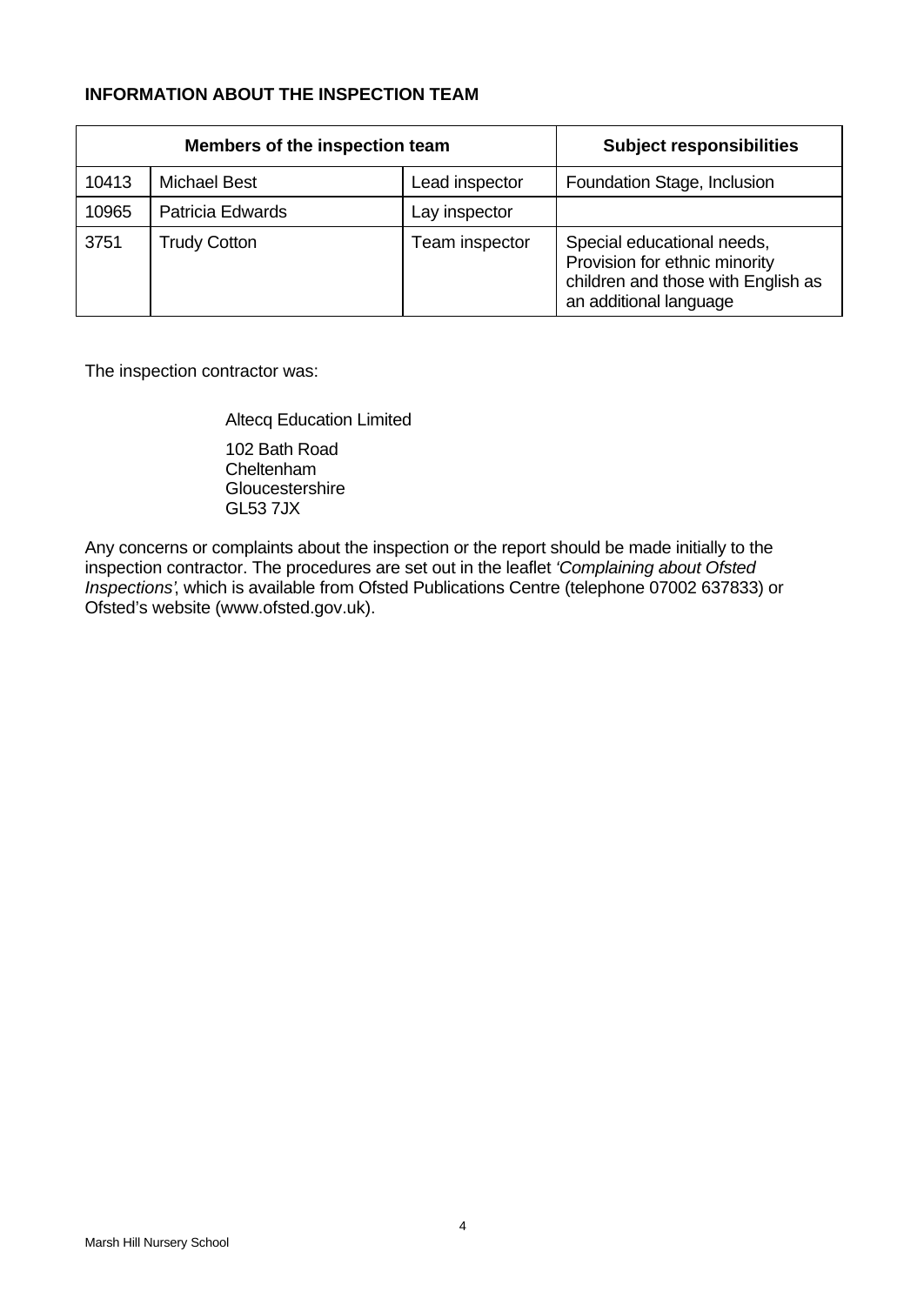# **REPORT CONTENTS**

|                                                              | Page |
|--------------------------------------------------------------|------|
| <b>PART A: SUMMARY OF THE REPORT</b>                         | 6    |
| <b>PART B: COMMENTARY ON THE MAIN INSPECTION FINDINGS</b>    |      |
| <b>STANDARDS ACHIEVED BY PUPILS</b>                          | 8    |
| Standards achieved in areas of learning                      |      |
| Pupils' attitudes, values and other personal qualities       |      |
| <b>QUALITY OF EDUCATION PROVIDED BY THE SCHOOL</b>           | 10   |
| Teaching and learning                                        |      |
| The curriculum                                               |      |
| Care, guidance and support                                   |      |
| Partnership with parents, other schools and the community    |      |
| <b>LEADERSHIP AND MANAGEMENT</b>                             | 14   |
| <b>PART C: THE QUALITY OF EDUCATION IN AREAS OF LEARNING</b> | 16   |
| AREAS OF LEARNING IN THE FOUNDATION STAGE                    |      |
| <b>PART D: SUMMARY OF THE MAIN INSPECTION JUDGEMENTS</b>     | 21   |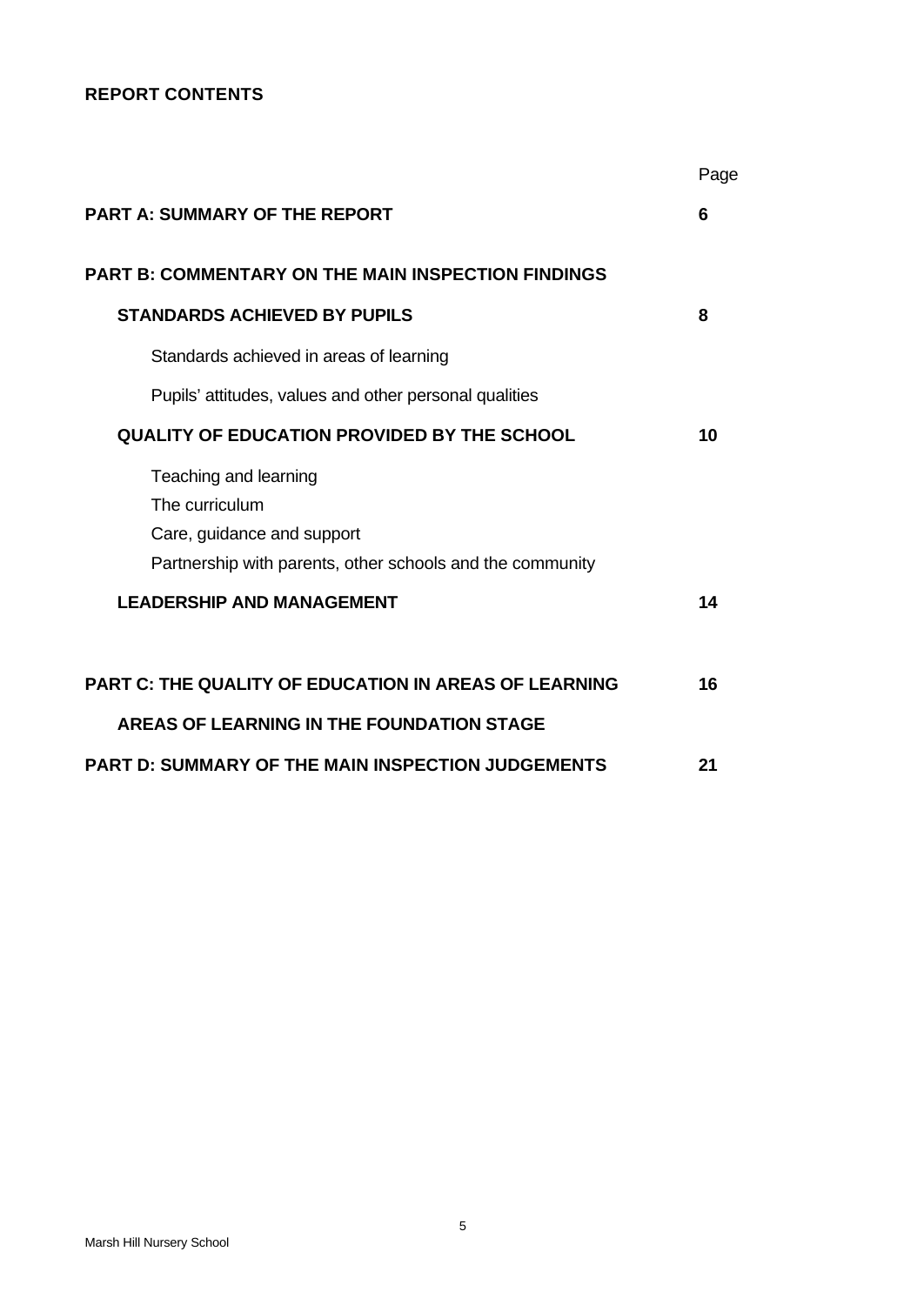# **PART A: SUMMARY OF THE REPORT**

# **OVERALL EVALUATION**

**Taking account of all its work, Marsh Hill Nursery is a very inclusive and effective school that has many strengths and no major weaknesses.** It provides a high quality education for its children and they achieve well. The very good leadership and management of the school reflect the strong commitment and expertise of the staff team and newly appointed governing body. The school provides good value for money. This is a school with ambition that is well placed to meet successfully the many challenges that lie ahead.

# **The school's main strengths and weaknesses are:**

- Governors and senior staff have a clear and perceptive understanding of the school's strengths and areas for development.
- The school's partnership with parents and other groups is very good.
- Children's personal, social and emotional education is very good.
- Teaching in all areas of learning is good and children are well on the way to meeting the Early Learning Goals in all areas of learning by the time they move to reception classes.
- The school's provision for children with special educational needs and those with English as an additional language is very good and enables children to make very good progress.
- Children do not always have sufficient opportunities to pursue and develop their thinking and interest, particularly for those who are abler than others.
- Assessment of children's achievement is better in the activities led by adults than in those chosen by the children.

# **Improvement since the last inspection is very good.**

The school has made considerable progress in many important areas since the last inspection. A strong and effective staff team is now in place and they are successfully carrying forward the school's plans for improvement. The provision for children's learning has improved from satisfactory to very good in their personal, social and emotional development; and from satisfactory to good in their creative development, physical development, and their knowledge and understanding of the world. The quality of teaching has improved, with higher proportions of good and very good lessons; there was no unsatisfactory teaching during this inspection. The school has successfully addressed shortages in learning resources and the accommodation is much improved.

The school has made good progress in implementing a whole school approach to developing children's writing skills and has successfully improved its procedures for assessing what children know and can do. The challenge for abler pupils has improved in adult-led activities. A strength of the leadership is that the school is not complacent; staff acknowledge that there is still room for further improvement in these areas.

# **STANDARDS ACHIEVED**

# Children's achievement is **good.**

Children start school with a wide range of experiences and skills. A number have limited competencies in communication, language and literacy. Their achievement in the Foundation Stage<sup>1</sup> is very good in their personal, social and emotional education and good in the other areas of learning. When they transfer to reception classes, children are on course to meet the Early Learning Goals<sup>2</sup> in all areas of learning by the end of the Foundation Stage.

l

<sup>&</sup>lt;sup>1</sup> The Foundation Stage begins when children reach the age of three and ends at the end of the reception class. It is a distinct stage in preparing children for later schooling and is based on six areas of learning.

 $2$  The Early Learning Goals are the goals children are expected to reach by the end of reception.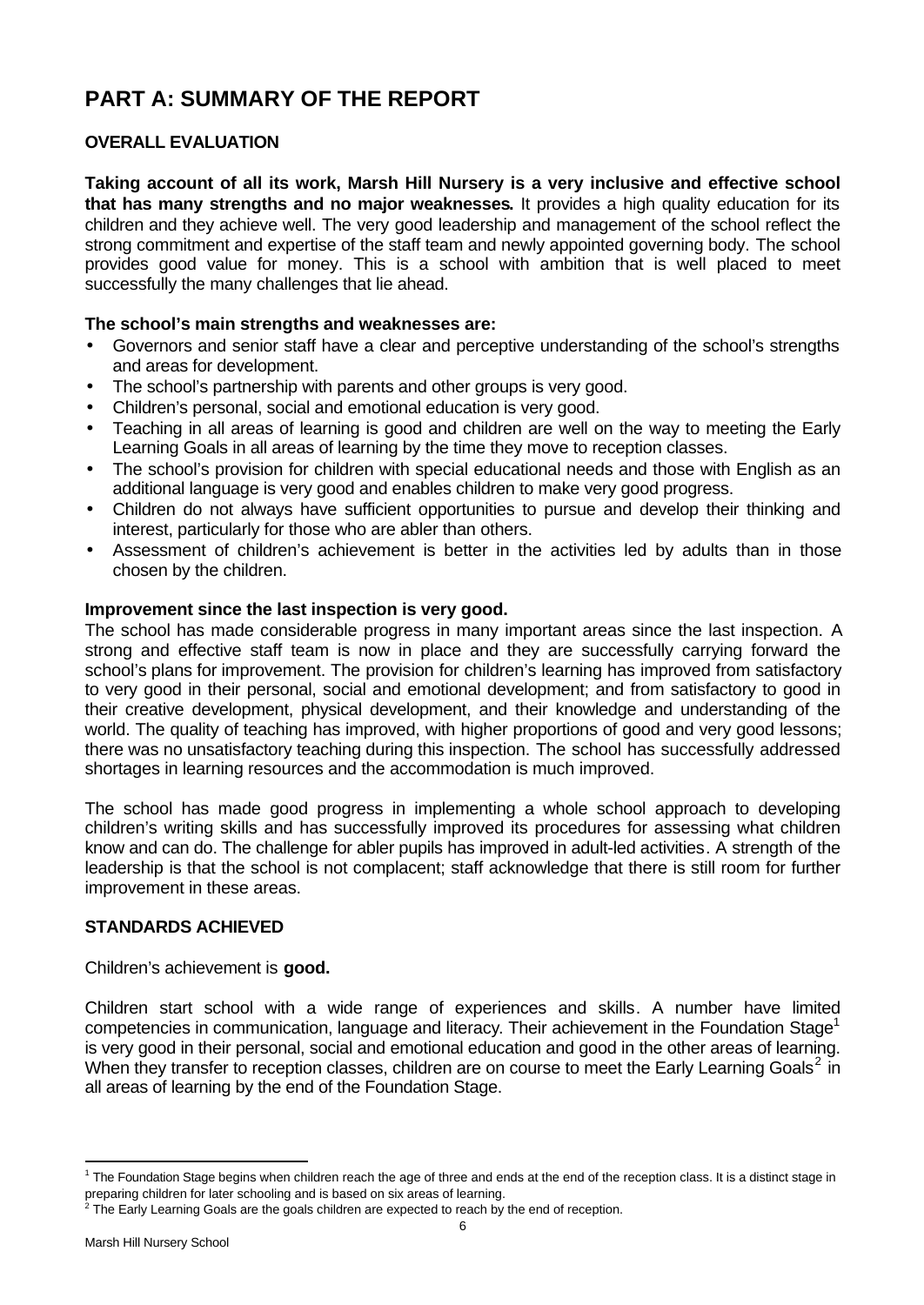Children with special educational needs achieve very well in relation to the targets in their individual education plans. Children with English as an additional language achieve very well from their starting points in school. Abler children achieve well in adult-led activities but make less consistent progress in those activities they choose for themselves.

Pupils' attitudes, values and behaviour are very good. Pupils' spiritual, moral, social and cultural development is very good overall and attendance is satisfactory.

# **QUALITY OF EDUCATION**

The quality of education provided by the school is **good.**

The quality of teaching and learning is good across the areas of learning. Staff have a very good command of the way in which young children learn. Very good use is made of learning resources, particularly the interactive white board and the light table. Children are keen to learn and apply themselves enthusiastically to their work. The high quality work of support staff and outside experts makes a significant contribution to the quality of learning, particularly for those children with special educational needs and English as an additional language. Assessment procedures are good overall. In adult-led activities, assessment is often very good. However, the use of the information gathered from child-chosen activities is not always sharp enough to help staff plan the next steps in children's learning.

The school provides a good range of worthwhile curricular opportunities for its pupils. The provision for pupils with special educational needs is very good. The provision for children with English as an additional language is also very good. The quality and quantity of learning resources are very good. The quality of care, guidance and support provided for pupils throughout the school is good and contributes well to the very welcoming and supportive ethos of the school. The school's partnership with parents, other schools and the community is very good.

# **LEADERSHIP AND MANAGEMENT**

The leadership and management of the school are **very good.**

The governance of the school is good. The leadership of the headteacher and key staff, particularly with regard to special educational needs and English as an additional language, is very good. The effectiveness of the management of the school is very good.

# **PARENTS' AND PUPILS' VIEWS OF THE SCHOOL**

The majority of parents are very pleased with what the school offers. Children are very happy in school.

# **IMPROVEMENTS NEEDED**

This successful school has no major weaknesses. In this context, the most important things the school should do to improve are:

- consistently challenge abler children;
- ensure that children have opportunities to develop their learning, explore and work in depth;
- improve the use of assessment information to help plan the next steps in children's learning, particularly in the activities they choose for themselves.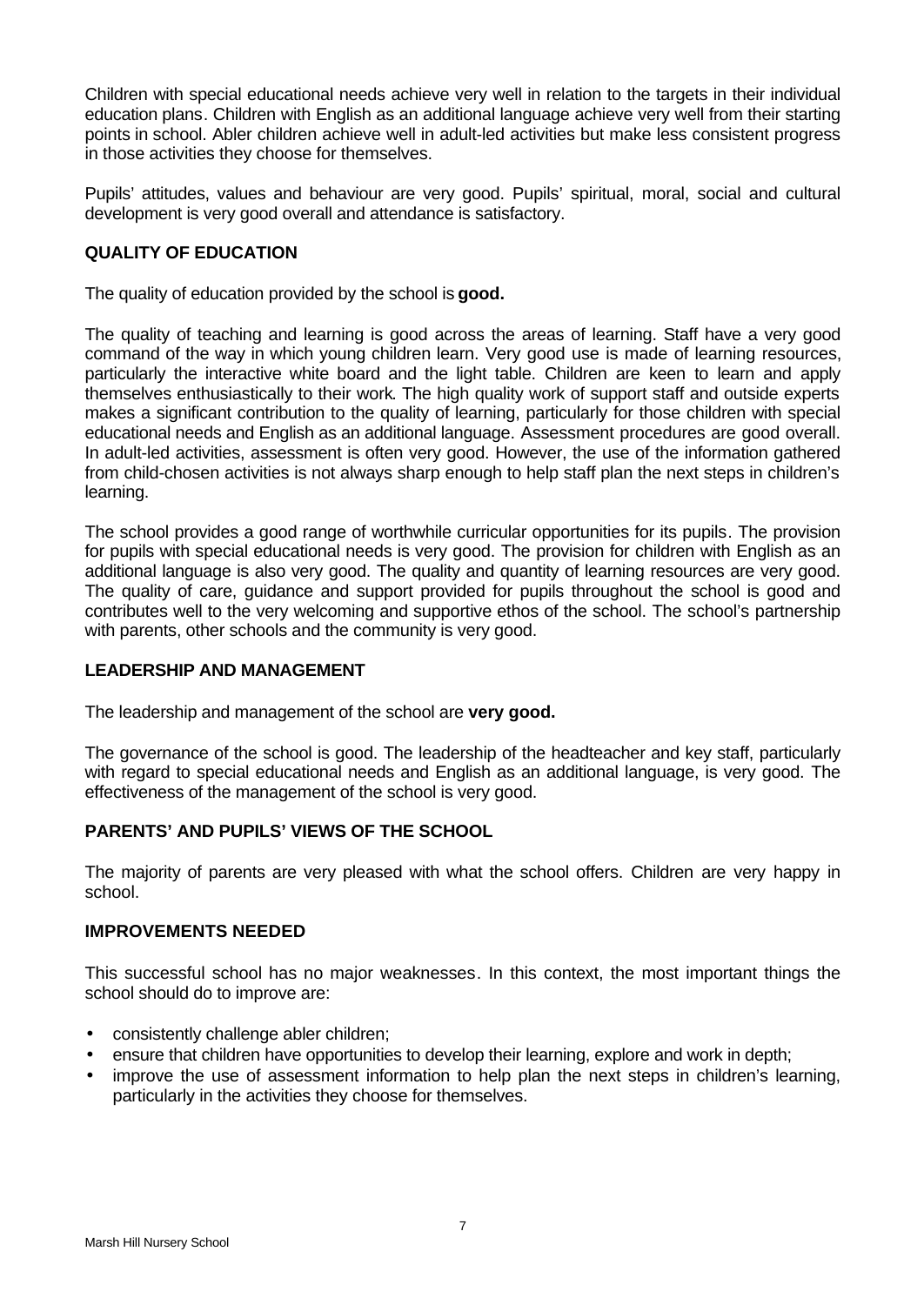# **PART B: COMMENTARY ON THE INSPECTION FINDINGS**

# **STANDARDS ACHIEVED BY PUPILS**

# **Standards achieved in areas of learning**

Children's achievement is **good**.

# **Main strengths and weaknesses**

- By the time they transfer to reception classes, children are well on the way to meeting all the Early Learning Goals by the end of the Foundation Stage.
- Children achieve very well in their personal, social and emotional development.
- Children with special educational needs and those from minority ethnic groups with English as an additional language make very good progress.
- Abler children are not consistently challenged when working on activities they choose for themselves.

# **Commentary**

# **The Foundation Stage<sup>3</sup>**

- 1. Children have a wide range of skills and experiences when they start in the nursery. Taking into account the increasing numbers of children with English as an additional language, inspectors judge that attainment on entry is currently just below that expected for children of their age. The school concurs with this judgement.
- 2. There are no national tests for nursery children. Assessments made by staff about half a term after children start in the nursery and at the end of the nursery year are independently analysed and compared with assessments of children in other nursery settings. The results for the last two school years show that children at Marsh Hill have skills and experiences that are just above average when they are first assessed and that they make greater progress than children in many other settings. Taking account of the progress children make from when they start school until the time they are assessed, the inspection evidence bears out the school's evidence.
- 3. Inspection evidence indicates that in lessons children achieve well across the areas of learning. In their personal, social and emotional education, they achieve very well. Boys and girls make similar progress in all the areas of learning. Many children make very good progress when they are working with adults individually or in small groups. Where children are working on activities they choose themselves, most make good progress.
- 4. Children with special educational needs make very good progress from when they start school in all areas of experience. Staff have a clear overview of the learning undertaken in the six areas of experience and any special needs provision is purposefully linked to this planning. They use assessment well to identify individual need and to support ongoing learning. The number of staff working within the school is higher than usual and children can readily turn to an adult for help with their learning.
- 5. Children working in small groups with the Special Needs Support Teacher follow clear aims set for their learning and work is well matched to individual need. The teacher has a good understanding of the difference between having special educational needs and learning English

l

 $3$  The Foundation Stage begins when children reach the age of three and ends at the end of the reception class. It is a distinct stage in preparing children for later schooling and is based on six areas of learning. The areas of learning mainly refer to communication, language and literacy; mathematical development; and personal, social and emotional development, but also includes knowledge and understanding of the world; physical and creative development.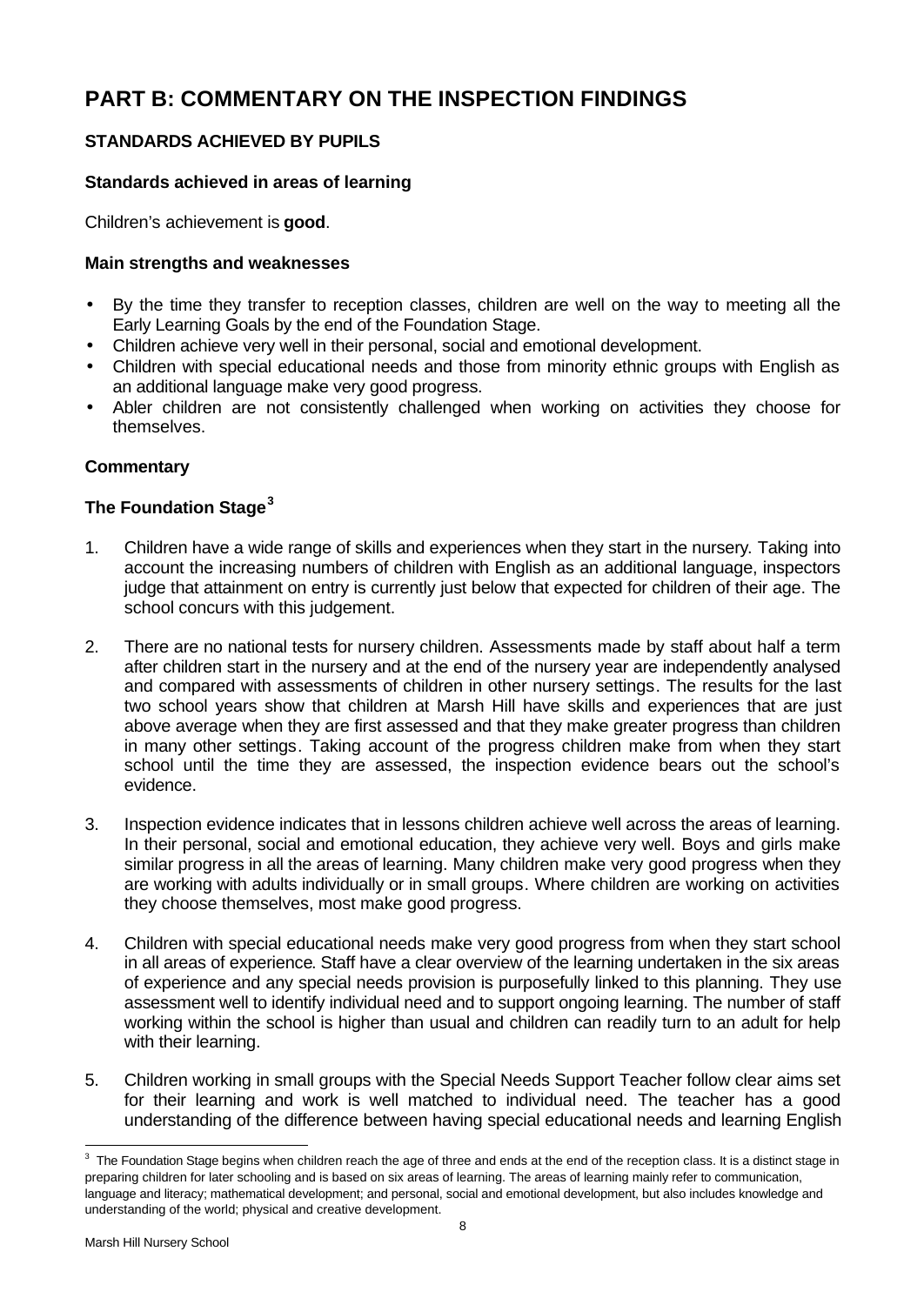as an additional language; this ensures that children receive the correct help to enable them to achieve well, particularly for those who need support in both areas.

- 6. From their own starting points, children from minority ethnic groups make very good progress and achieve very well. This is because assessment procedures clearly identify what stage of learning English as an additional language individual children have reached. Some children at the early stages have yet to communicate other than by gesture or facial expression, but can understand and follow instructions of much of what they can hear. At all levels of competence, teachers provide a purposeful range of opportunities for children to engage in speaking English with their peers and adults.
- 7. A small minority of children receives help from experts from outside school, for example, those with speech and language difficulties. Staff work hard to continue this support and build on the advice given. This helps children to achieve well.

### **Pupils' attitudes, values and other personal qualities**

Children's attitudes, values and behaviour are **very good**. Their spiritual, moral, social and cultural development is **very good overall**. Attendance is **satisfactory.**

### **Main strengths and weaknesses**

- Relationships between all members of the school community are very good.
- Children's behaviour is very good and they enjoy taking part in the activities provided.
- Children's moral, social and cultural development is very good; spiritual development is good.

- 8. The children like being part of the school community and they enjoy the many activities which encourage their social development. The behaviour of the children is very good. Staff have high expectations for behaviour and adopt a consistent approach to encourage good behaviour. Parents gave good support to a course on behaviour management strategies organised by the school. Relationships between adults and children in the school are very good. Children enjoy acting as helpers, such as register monitors, which encourages their independence. There were no exclusions in the last school year.
- 9. The children feel safe and secure and are positive about themselves and their learning. Parents value the 'settling in time' and links before children start nursery and feel this makes for a good start to school life. Sensitive teaching encourages less confident children to join in. Teachers value children's ideas and provide good opportunities for them to reflect, use their imaginations and develop self-awareness. Staff provide very good role models in their dealings with children and each other. Children develop a clear understanding of right and wrong through regular discussions about behaviour and relationships. Children have a very good understanding of different cultures because the school highly values and celebrates diversity. The school receives much help from parents in celebrating different festivals and traditions during the course of the year.
- 10. At 86 per cent, attendance is satisfactory. Staff monitor attendance very carefully. Parents know the school rules regarding absence and usually inform the school on the first day of absence. The school works closely with outside agencies to support families who have difficulties with attendance. Most absences are for medical reasons. The recent outbreak of chicken pox led to several cast changes in the nativity play and a performance with only one shepherd and a reduced flock of sheep. The majority of children arrive punctually at the beginning of each session.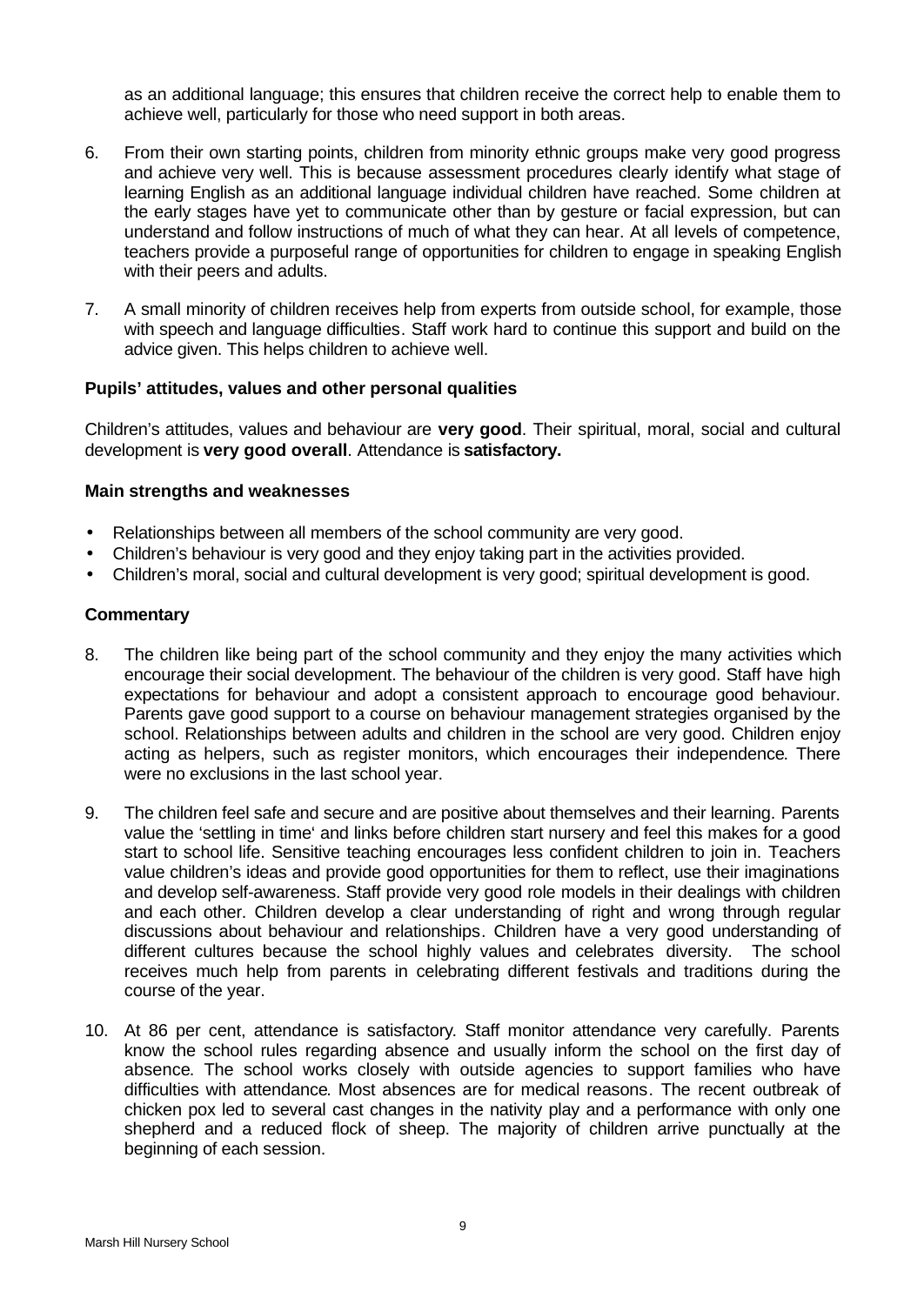# **Attendance**

#### *Attendance in the latest complete reporting year (%)*

| Authorised absence |             | Unauthorised absence |             |  |
|--------------------|-------------|----------------------|-------------|--|
|                    | School data |                      | School data |  |

| Unauthorised absence |  |  |
|----------------------|--|--|
| School data          |  |  |

*The table gives the percentage of half days (sessions) missed through absence for the latest complete reporting year.*

# **QUALITY OF EDUCATION PROVIDED BY THE SCHOOL**

The overall quality of education provided by the school is **good.**

### **Teaching and learning**

Teaching and learning are good. Assessment is good overall.

### **Main strengths and weaknesses**

- Staff have a very good command of the areas of learning.
- The staff team and visiting experts work very well together.
- Staff make very good use of resources and successfully capture children's interest and enjoyment.
- Children with special educational needs and those with English as an additional language are well taught.
- Assessment of adult-led activities is more effective than that of child-chosen activities in helping staff plan the next steps in children's learning.
- On occasions, staff provide too many learning activities for children.

- 11. Teachers and nursery nurses work very well together: their team spirit is first-rate. Staff are experienced and have a very good understanding of how young children learn. They are well aware of the different needs of children. A particular strength is the way in which all staff engage children's interest and encourage them to develop their skills in adult-led activities. Staff carefully adapt activities to meet children's individual needs and they praise their efforts, however small the step in learning.
- 12. Staff have very high expectations of children's behaviour and deal with any issues promptly, quietly and effectively. Staff have good expectations of what children can achieve; in adult-led activities, these expectations are often very good but occasionally they are not high enough for children who are already confident readers and writers. Assessment information from previous lessons successfully informs learning objectives and very good use is made of learning resources. There is a strong focus on children acquiring skills, knowledge and understanding. Staff use questions well to check children's understanding and to help move their learning on. Pupils apply themselves productively to their work.
- 13. In child-chosen activities, adult support is generally well measured, and builds soundly on children's interests and strengths. However, staff expectations are not so sharp and the level of challenge is not consistent, particularly for the abler children. Staff mostly make good use of teaching time; sometimes, however, the close observance of the daily timetable does not provide enough time for those children who become engrossed in their learning to explore and work in depth.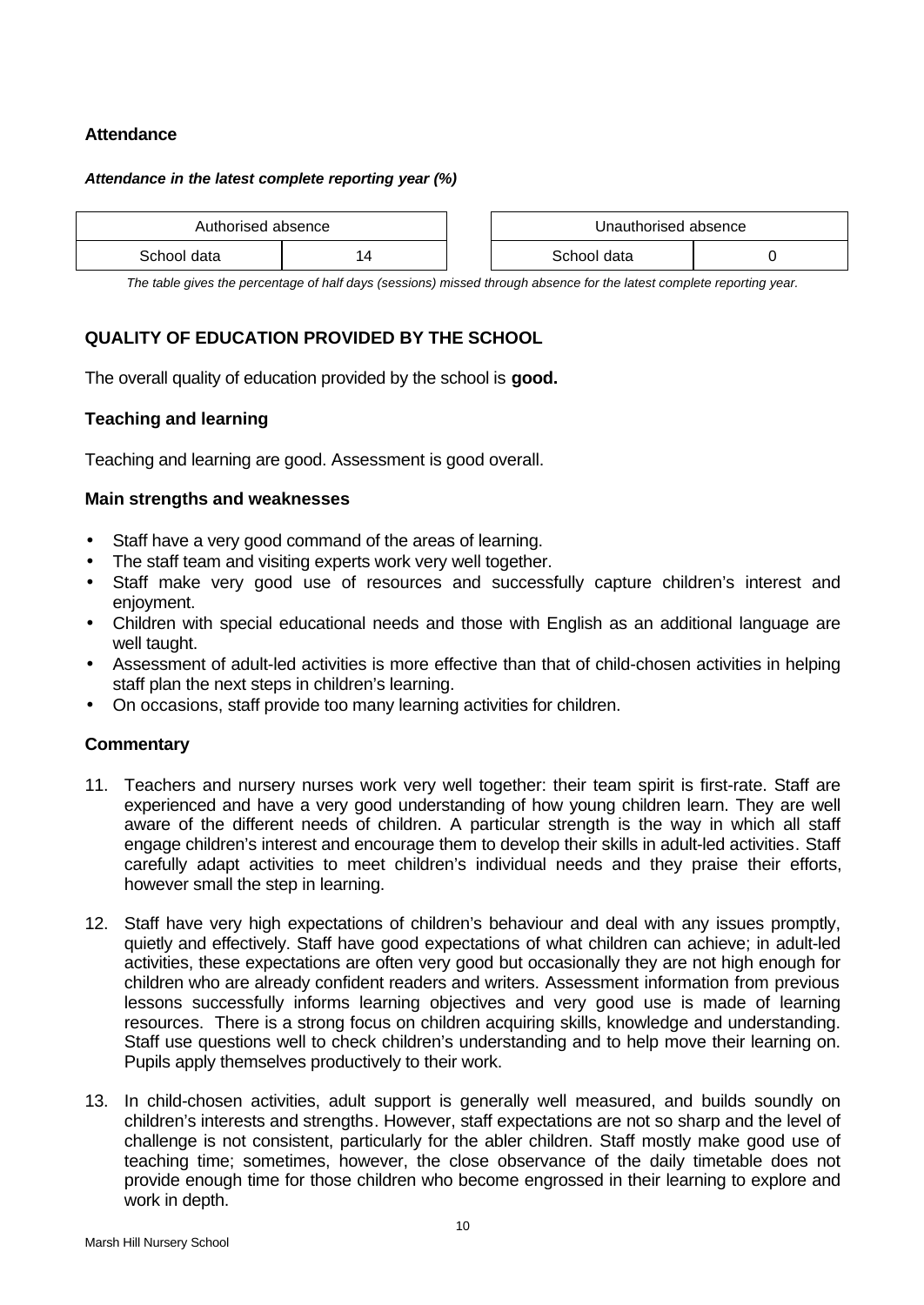- 14. Staff have worked hard since the last inspection to improve the quality of their planning and the improved quality of teaching in this inspection reflects their success. Assessment procedures are also improved. Staff use the information gained successfully to guide future work, and to track individual children's development and achievement over time. Teachers from outside the school assist the staff in monitoring the progress of children with special educational needs and help to provide the best learning opportunities for individual children.
- 15. The quality of teaching of children with English as an additional language is good. Staff provide good models of spoken English and use effective questioning to extend and develop the children's vocabulary and speaking skills. Staff encourage children to take part in other activities, and the high level of adult help readily supports them. Throughout the school, assessment is used well to track progress and achievement in language acquisition, and teachers' regular evaluation of teaching and learning helps to guide future work.

#### *Summary of teaching observed during the inspection in 25 lessons*

| Excellent | Very good | Good | Satisfactory | Unsatisfactory | Poor | Very Poor |
|-----------|-----------|------|--------------|----------------|------|-----------|
|           |           |      |              |                |      |           |

*The table gives the number of lessons observed in each of the seven categories used to make judgements about lessons. Percentages are not shows as less than 30 lessons were seen.*

# **The curriculum**

The school provides a **good** curriculum for its children. The accommodation and resources are **very good**.

# **Main strengths and weaknesses**

- The curriculum provides a wide range of rich experiences.
- Provision for children with special educational needs is very good because it focuses on meeting individual need.
- Learning experiences are planned with children's needs and achievement in mind.
- The nursery includes all school groups in all experiences.
- Resources are of high quality and support learning well.
- Skills with large equipment are insufficiently developed in outdoor activities.

- 16. The school has improved its curriculum planning since the last inspection. It has drawn well from its own self-evaluation, and from the guidance and support of expert practitioners, to provide a well planned and enriching curriculum.
- 17. A strength within the curriculum is the provision for creative development and the opportunities for supporting communication, language and literacy this provides. Experiences linked to creating and performing music, art and imaginative role-play enrich learning. Provision in social and emotional development is very good and provides a settled and positive start to school life.
- 18. Planned learning experiences are purposeful, but outdoor activities sometimes lack a clear structure for skill development. Staff do not always build on what the children can already do. There is a structure for teacher guided experiences, which helps the children to make very good progress. However, planning for adult support in activities that children choose themselves, in order to expand and build onto learning, is less clear.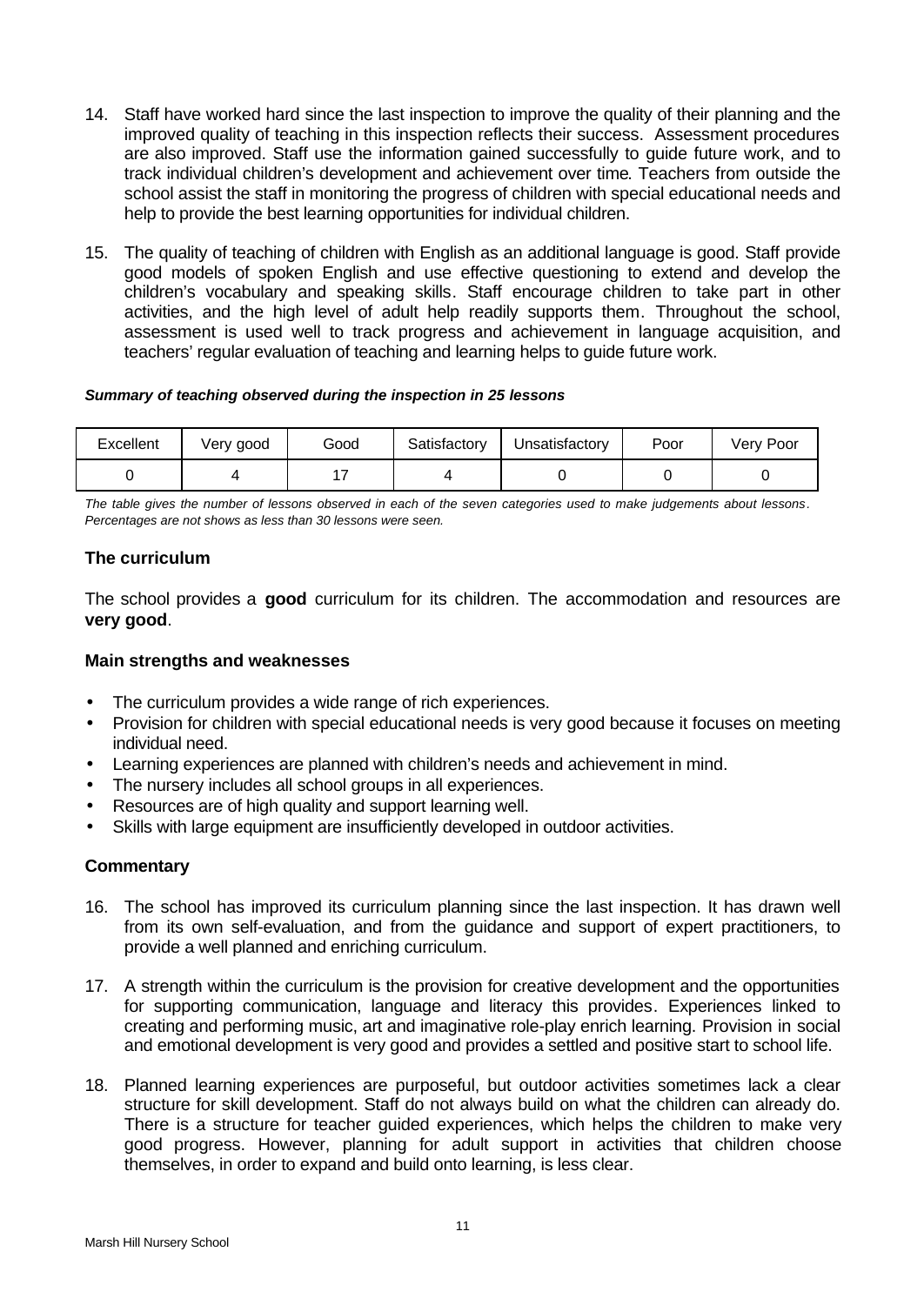- 19. The curriculum reflects the children's different starting points and is inclusive to all groups. For instance, it provides well for the needs of younger three-year-olds, who have recently started nursery, and is equally supportive of four-year-olds learning English as an additional language. Some children are still at the very early stages of learning English; staff support children well by naming everyday objects and providing plenty of opportunities for children to hear these words in the sentences and everyday phrases.
- 20. The school values the children's own cultural heritage and reflects this well in its curriculum and learning resources. The curriculum for children with English as an additional language is good. It enables children to take part in activities, encourages learning, and develops skills in communication in English. There are no barriers for learning for any nursery group and all children are happy and well settled. Parents say their children 'can't wait to get here!'. All groups have the opportunity to explore and create in all areas of experience, including outdoor activities.
- 21. Provision for children with special educational needs is very good, both within the classroom and in small group work. Clear aims for learning in children's individual education plans ensure that any specific needs are being met. The staff identify needs quickly and work is linked effectively to learning in all areas of experience. Whenever possible, the nursery links learning with first-hand experiences and provides additional support if needed. On occasions, children work on a one-to-one basis or in small groups withdrawn from the class. Work is relevant, and linked to class experiences. When children make pizzas, for example, they consolidate their earlier learning as they choose and label ingredients.
- 22. Provision for children learning English as an additional language is also very good. Staff use every opportunity to develop the children's spoken English and to help them take part in other activities.
- 23. The school is justly proud of its new community room and separate library, which enhance learning. It also provides first-rate learning resources, which encourage the children to join in with activities. Initiatives such as the story sacks and playground boxes are firm favourites. The outside play environment has seen great changes, and now provides a stimulating area for children's physical development and imaginative play.

# **Care, guidance and support**

The school provides **high quality** care, guidance and support for its children.

# **Main strengths and weaknesses**

- Staff know the children and their families well and are very supportive of them.
- Child protection procedures are well established but training needs updating.
- Parents are happy with the school's induction programme.
- Arrangements for first aid and care of the children are very good.

# **Commentary**

24. The school provides a very caring environment where the children are valued as individuals. The personal development of children is closely monitored through discussion. Staff know the children and their families well. Children's scrapbooks contain examples of good work and celebrate their achievements both in and out of school. Child protection procedures are well understood by staff. However, training for staff with the responsibility for child protection issues is in need of updating<sup>4</sup>.

l

 $^4$  The headteacher is aware of this and is actively seeking the necessary training. She was due to attend a course in November 2003 but this was cancelled at the last moment.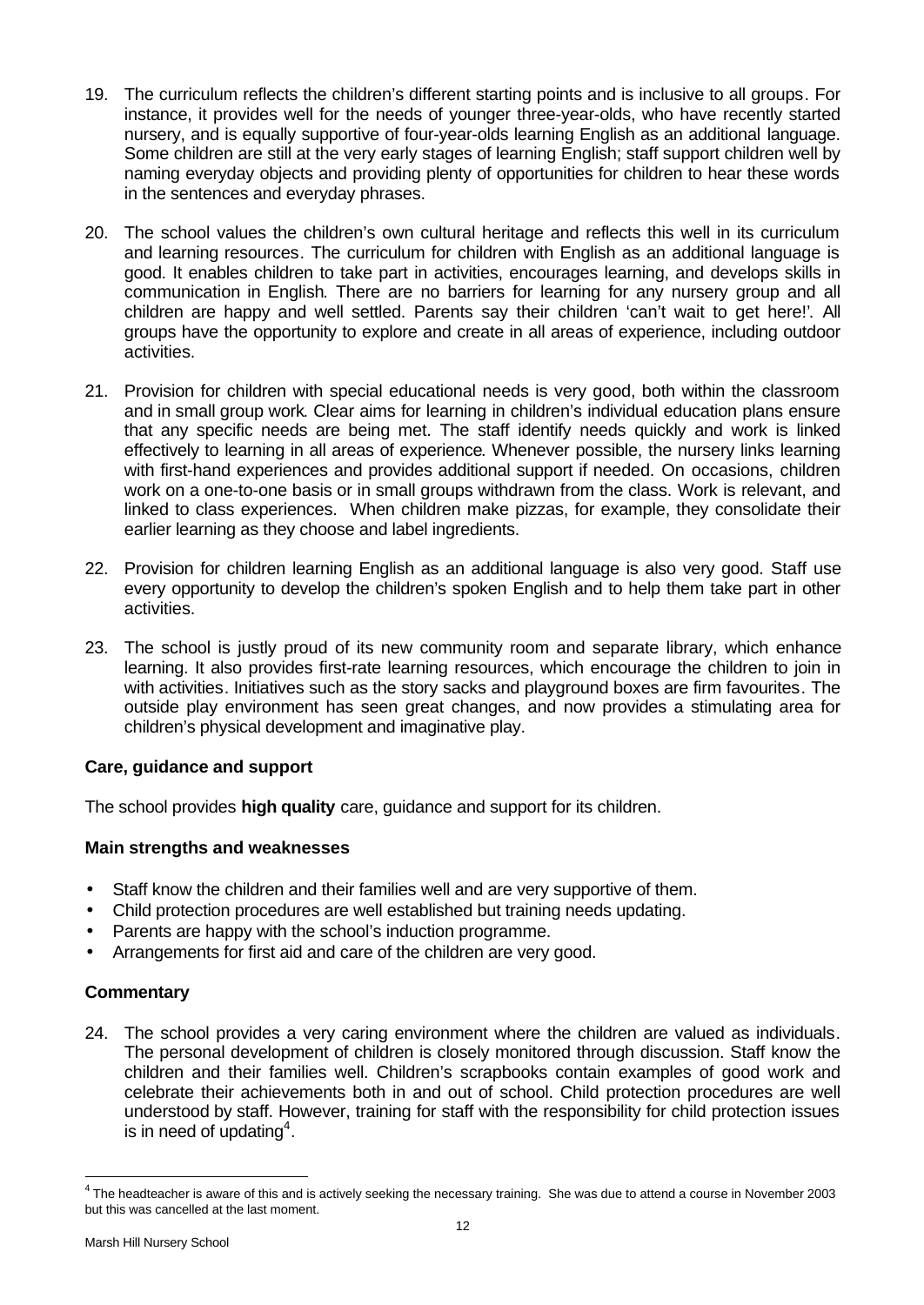25. The school has an appropriate health and safety policy. Staff take health and safety procedures very seriously. Regular fire drills and risk assessments are carried out. All necessary safety checks on equipment are up to date. All staff have received first aid training and the procedures for informing parents of any accidents and the treatment given are very effective. In reply to the questionnaire, most parents say they are very happy with the school's induction arrangements. These allow children to settle quickly and feel secure in their new surroundings.

### **Partnership with parents, other schools and the community**

The school's partnership with parents, other schools and the community is **very good.**

### **Main strengths and weaknesses**

- The headteacher and staff are willing to talk to parents at any time.
- The school has developed very good links with the local community.
- Parents are provided with very useful information by the school.

# **Commentary**

- 26. Most parents think well of the school and are pleased with what the nursery achieves. They feel comfortable about approaching staff with any questions or concerns and know they are welcome in school at any time. The headteacher is available to parents at the beginning and end of each session. The school has a very successful partnership with parents. Visits and support before children start nursery are valued. Arrangements for settling in are flexible. Staff draw on bilingual support, as necessary, to ensure all community groups feel welcomed and valued. Many parents would like the school to provide full-time education; the governing body is aware of this, but has no authority at present to alter this provision.
- 27. The information provided for parents in booklets, leaflets, at the autumn open day and the spring and summer consultation meetings is very good. Parents feel well informed about the practical arrangements of the nursery and on how their children are progressing.
- 28. The school's partnership with parents of children with special educational needs is first-rate and enables all to work together for the benefit of the children. Parents and carers share the aims set for their children's learning and are kept regularly informed of the progress their children make. Parents value the sensitive way in which children are introduced to nursery life and the safe caring environment in which children learn.
- 29. Parents are encouraged to work alongside their children at occasional workshops such as the Easter hat and music workshops. The completed evaluation forms for these workshops show parents much appreciate these sessions and the time spent working with their children.
- 30. Parents are consulted about their expectations of the nursery in annual questionnaires and an additional questionnaire has recently been sent to parents regarding the use of the new community room. Parents involved in the Portage Programme, which assists with the inclusion of children with special needs, attend sessions in school each week; they speak highly of the help and guidance these meetings provide. Parents assist on trips, such as the annual visit to Twycross Zoo and attend special events in the school. Staff much appreciate the help they receive from parents.
- 31. The school has very good links with the community it serves and works well with local agencies including pre-school visitors, health visitors, social services and the Children's Society workers. The school has developed very good links with other local nurseries, which work together on various initiatives such as the Portage Programme. The school provides placements for students on work experience and for those studying at further and higher education colleges.

#### **LEADERSHIP AND MANAGEMENT**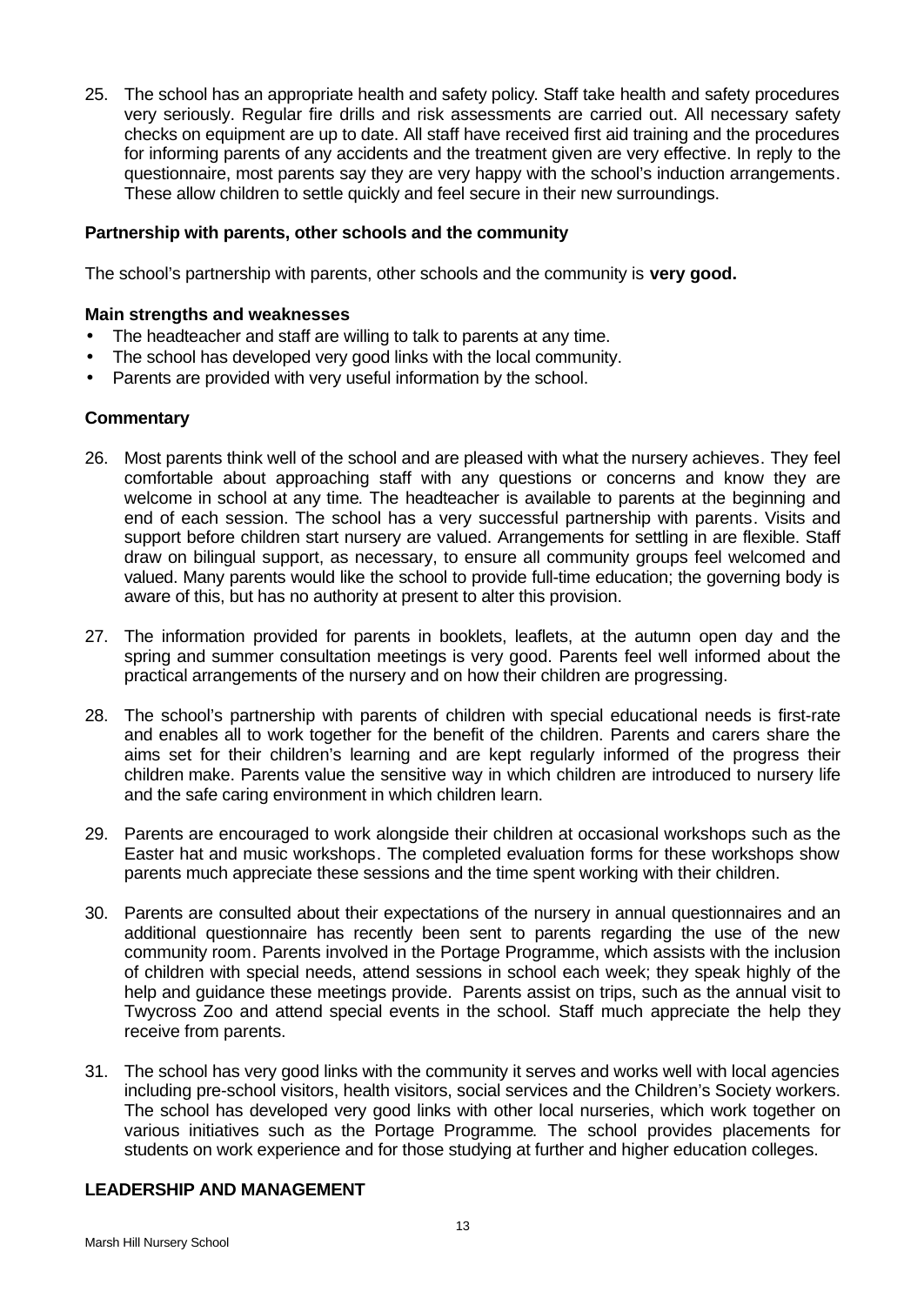The leadership and management of the school are **very good** overall.

# **Main strengths and weaknesses**

- The leadership of the headteacher and key staff is very good.
- The management of the school is very good.
- The governance of the school is good.
- The staff work very well with each other and outside experts.
- The arrangements for the professional development of staff are very good.
- The school uses additional funds well to benefit children's learning.

- 32. The headteacher has a very clear vision for the development of the school and enjoys the full support of staff and governors in realising this. She provides a good role model for staff and successfully promotes a strong sense of teamwork in all aspects of the school's work. There is a strong resolve to achieving the highest possible standards. The school's strategic planning builds well upon its self-evaluation work and sets challenging but achievable targets for improvement. Priorities are carefully costed, and provision made from the outset for progress to be monitored and evaluated. The headteacher is particularly adept at attracting additional funding for the school and has a very good understanding of current thinking and developments in the provision for children of nursery age.
- 33. The headteacher and staff successfully inspire the trust and confidence of parents. The ease with which children settle at the start of each session reflects this well. The school enjoys a very good reputation in the community; successive generations of some families have attended the school since its establishment in the 1940s. Parents and carers highly value the very good commitment of the staff to inclusion and their very caring concern for needs of individuals.
- 34. The very good leadership of the special educational needs provision ensures that nursery has effective procedures whereby the staff team can respond to learning needs by quickly identifying any area of particular difficulty. The management of the school's provision for children with English an as additional language is also very good. The school uses the funds it receives well to meet the children's language and learning needs. Very good assessment of their language and communication skills sets the children off on the right road from the start.
- 35. Since the last inspection, standards of achievement have improved. There have been significant improvements and extensions to the buildings and learning resources are much better. The very good progress children make in the development of their personal, social and emotional education reflects the school's much improved provision, particularly for their spiritual, moral and social and cultural development.
- 36. The headteacher has put clear and effective systems in place to monitor standards and develop the curriculum. The school successfully tracks the attainment and achievement of pupils over time; analyses of the information gathered look at the progress of different groups as well as overall trends. The staff team share responsibilities well, with nursery nurses actively involved in developing aspects of the curriculum alongside teaching staff. There are equally effective systems in place for monitoring the quality of teaching, reflected in the increased proportions of good and very good teaching since the last inspection. The school does not have any particular problems in respect of the recruitment and retention of staff. Staff are effectively deployed and their workload carefully monitored.
- 37. Staff performance management is well established; it is successfully heralding improvements in the quality of children's learning and the standards they achieve. The school's arrangements for the continuing professional development of staff are very good; there is a good balance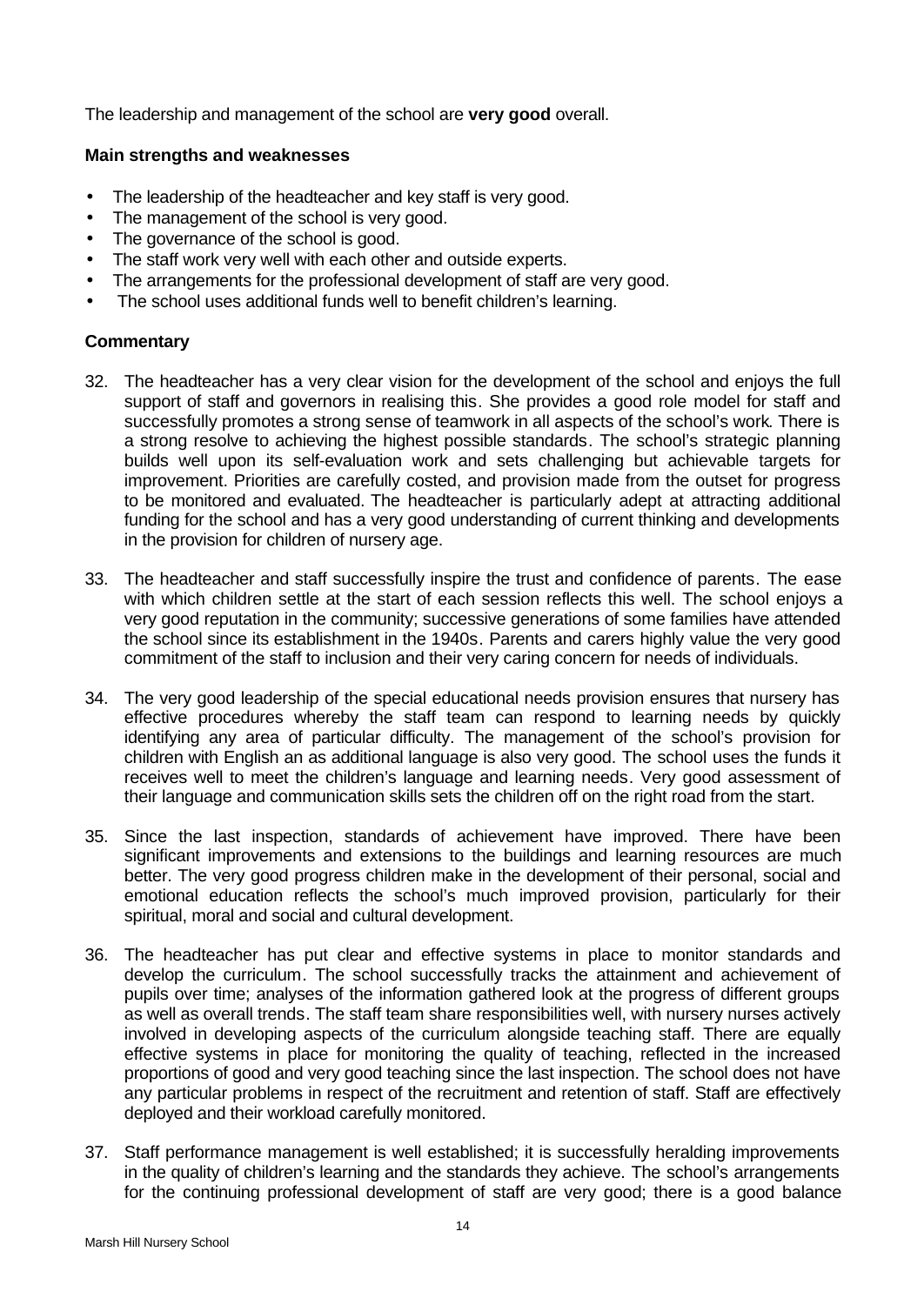between personal development and the wider developmental needs of the whole school. Two nursery nurses are currently studying for qualified teacher status (QTS) and the school provides very good professional support and personal encouragement. Arrangements for the induction of new staff are thorough and the school welcomes students undertaking child-related courses at further and higher education institutions.

- 38. Daily routines are very well established and the school runs smoothly. Financial management is rigorous and information and communication technology well used to support day-to-day administration. The school actively seeks *best value* in all its purchases. In the run-up to full budgetary delegation from April 2004, the headteacher and school secretary are working closely with finance officers. Although the school currently administers a relatively small budget, its use of the resources available and the standards achieved indicate that it provides good value for money.
- 39. Until recently, the local education authority has acted as the school's governing body. The headteacher is very pleased with the help and guidance of officers in helping to appoint and induct governors. The school benefits greatly from a number of experienced and enthusiastic governors who have quickly got down to business and successfully identified the priorities, strengths and shortcomings of the school.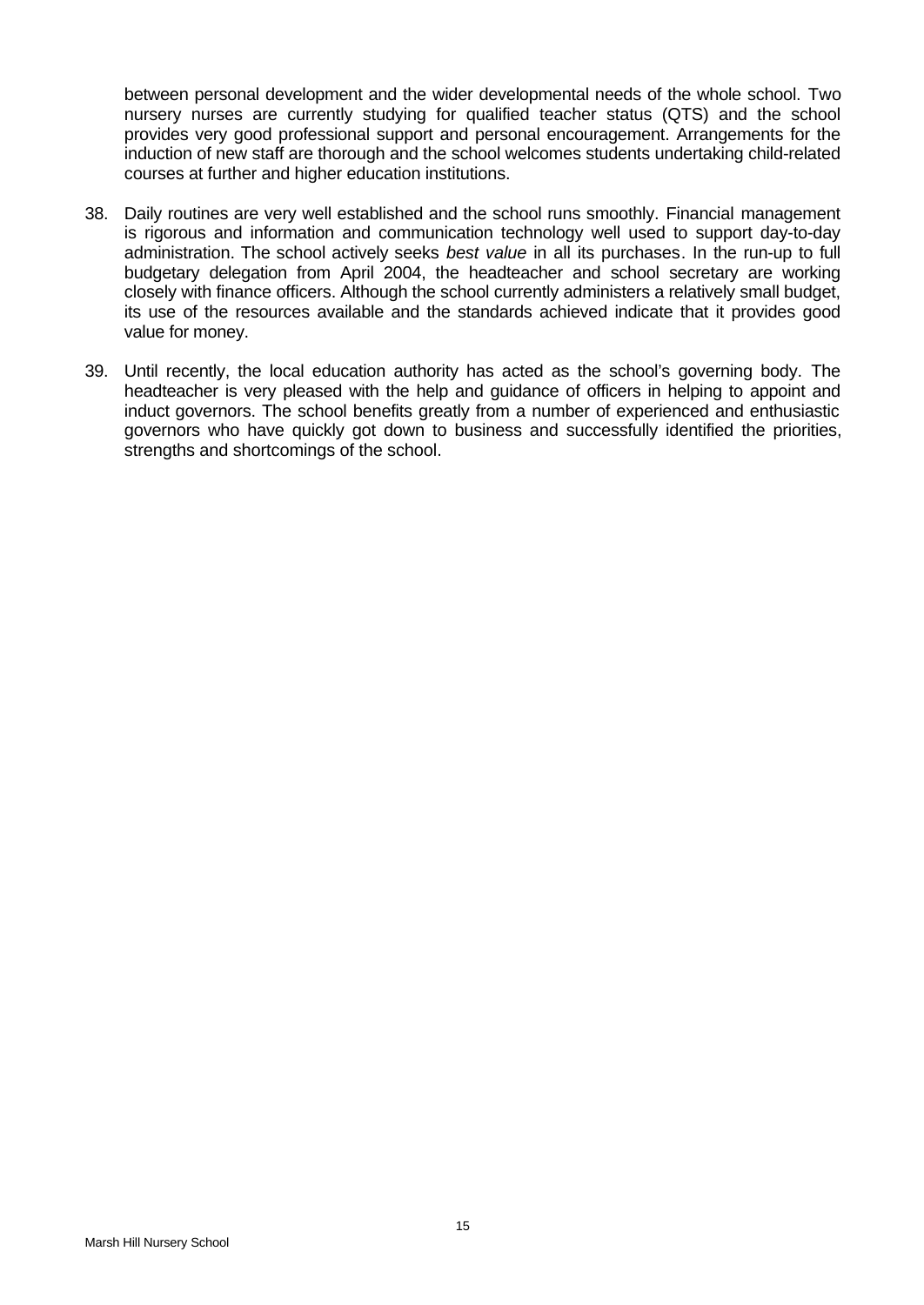# **PART C: THE QUALITY OF EDUCATION IN AREAS OF LEARNING**

# **AREAS OF LEARNING IN THE FOUNDATION STAGE**

# **PERSONAL, SOCIAL AND EMOTIONAL DEVELOPMENT**

Provision in personal, social and emotional development is **very good.**

### **Main strengths and weaknesses**

- Parents and children value pre- nursery visits and 'settling in' time.
- Staff know the children well and respond successfully to a wide range of needs.
- Relationships with adults and peers are very good.
- The children are happy and well settled.
- Experiences encourage interest and a positive start to learning.

### **Commentary**

- 40. Children make very good progress and are on course to achieve the Early Learning Goals by the end of the Foundation Stage.
- 41. The school builds well upon the learning started at home. Parents and children are positive about their contribution and feel valued, and this in turn makes for a happy and settled start to nursery. Younger children, mostly three-year olds, work together, whilst older children, with longer experience in nursery, work in another class. The high level of adult support is well focused to meet individual needs, for instance, providing support for less confident children, or those learning English as an additional language.
- 42. A notable strength is the quality of relationships between adults and children, which enables the children to 'have a go' with their learning, try out new experiences and resources, and gain in independence. Children make choices about their learning, decide who is to be *monitor of the day,* and help tidy up and dress themselves. The majority of children take themselves to the toilet and wash their hands. Older children begin to work with others, take turn in the *doctor's surgery* and share books and toys. Many younger children are at the early stages of forming relationships, but with sensitive help from adults, communicate in gesture or single words and begin to play alongside others.
- 43. Teaching is good. Staff provide good role models of 'fair play', concern for the environment and for living things. In this way, children begin to learn right from wrong. Older children are excited about their experiments with water and ice, and staff develop their sense of wonder, and set them thinking about the wider world. Staff use resources well to develop concentration and encourage younger children to work together, for example, preparing pizzas involves making choices of toppings and sharing with others. The good use of ongoing monitoring and evaluation at the end of activities ensures that children's social, and emotional development is being well met.

# **COMMUNICATION, LANGUAGE AND LITERACY**

Provision in communication, language and literacy is **good**.

#### **Main strengths and weaknesses**

- There is a clear focus on developing the children's speaking skills.
- A wide range of high quality resources and experiences supports learning.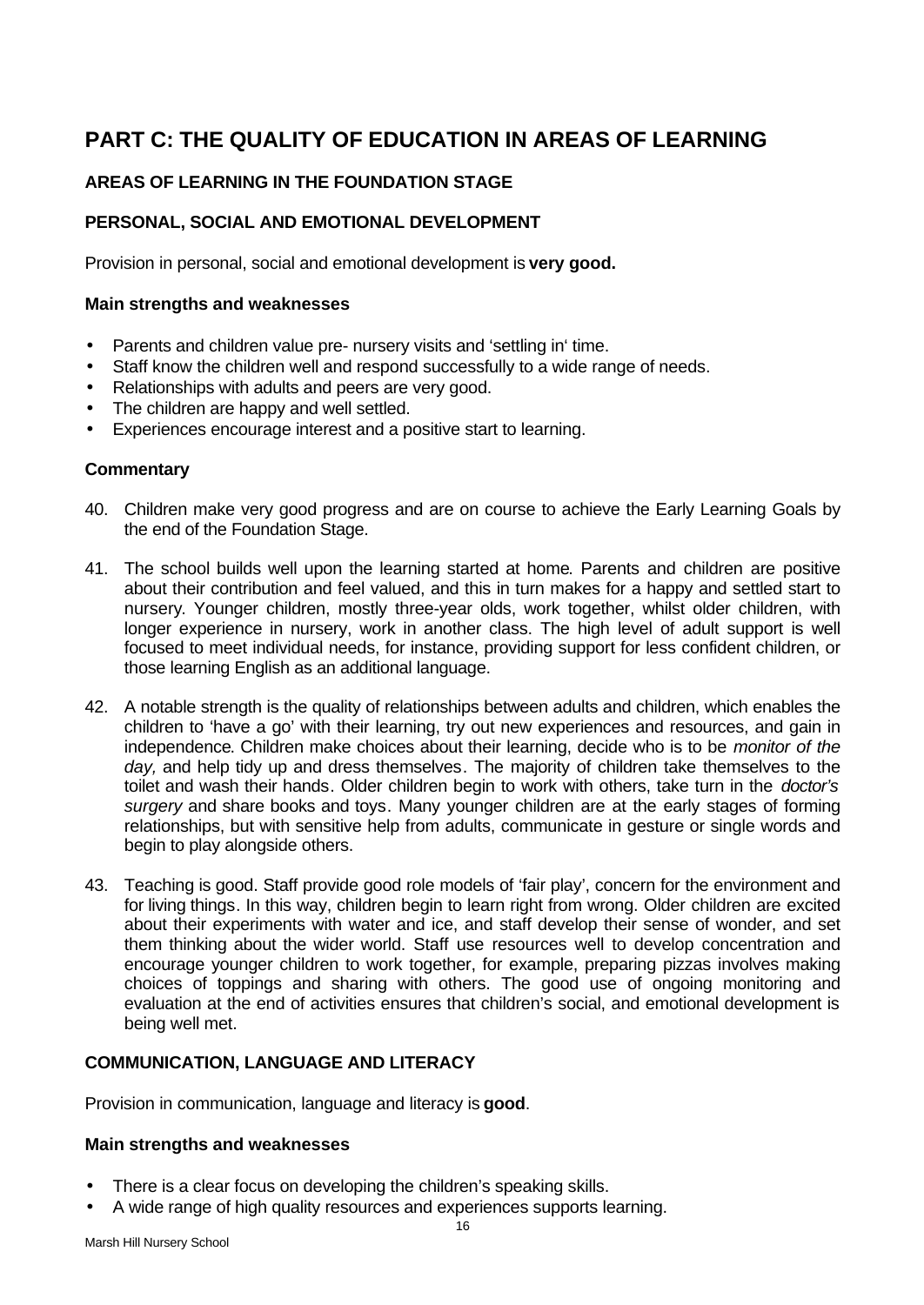- Staff make good use of assessment information to move children's learning forward.
- Expectations of more confident readers and writers are not always high enough.

# **Commentary**

- 44. Children make good progress overall, and are on course to achieve the Early Learning Goals by the end of the Foundation Stage.
- 45. Children have a wide range of cultural backgrounds and experiences. At the start of nursery, attainment in language and literacy is below average. However, the school responds very well to individual needs, and places importance on settling children in, and helping them to speak and listen in different situations. This in turn supports good progress. Children with special educational needs and children learning English as an additional language often make very good progress from the time they start school.
- 46. Throughout the school staff have good questioning skills and encourage children to talk about their learning and listen to what others have to say. Younger children begin to respond to 'what' and 'why' questions: older children, acting in role play in the doctor's surgery, start to negotiate, expand on each others' ideas and take turns in conversation. However, there is still a minority of children who communicate only in gestures, but are gaining in confidence, because of regular, focused support from adults and visiting teachers.
- 47. A strength in language and literacy experiences is the range and quality of resources. The new library, story–sacks and books with toy characters stimulate interest and enjoyment in reading. Three-year-olds enjoy recreating their favourite stories, read along with adults and recognise the difference between pictures and words. Many four-year-olds sequence stories, and recall important events. A fair number are starting to recognise common words and link letters with their sounds.
- 48. Provision for writing has improved since the last inspection. This is because staff have developed their own skills in promoting and developing early writing and make good links between the spoken and written word. Children are beginning to write for a range of purposes, for instance, writing letters to Father Christmas, or producing prescriptions in the doctor's surgery. Adults frequently model writing and ask children to help them complete words and sentences. Expectations of more confident readers and writers in, for example, reading simple stories independently and writing their own are not always high enough. On occasions, in large group teacher-directed experiences there can be a lack of challenge for children working at a faster rate, and this sets a ceiling to their leaning.
- 49. Teaching in language and literacy is good. Staff target additional help for children with special educational needs well and this supports very good progress. Extra help for children learning English as an additional language enables children to communicate and share experiences with others. Staff use an effective range of assessment procedures, particularly in adult-guided experiences, enabling them to track achievement and guide future learning.

# **MATHEMATICAL DEVELOPMENT**

Provision in mathematical development is **good**.

# **Main strengths and weaknesses**

- Staff provide children with a good range of opportunities to develop their mathematical skills and understanding.
- Learning resources are very good.
- Children readily use correct mathematical vocabulary.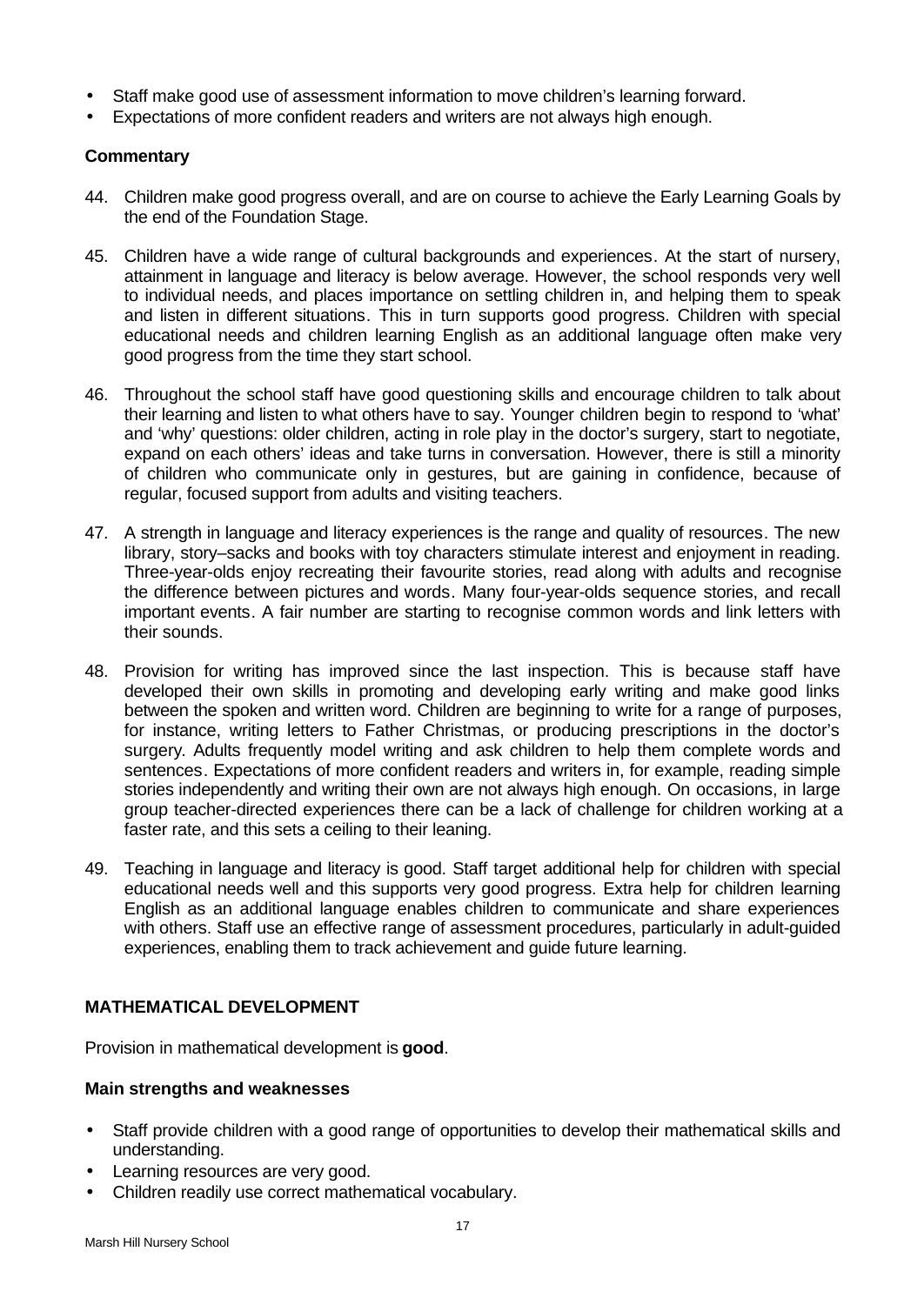### **Commentary**

- 50. Children make good progress. They are on course to achieve the Early Learning Goals by the end of the Foundation Stage.
- 51. There are frequent opportunities for children to develop their mathematical skills and understanding throughout each session. As part of the registration activities, everyone counts up the number of children present and the number is written on the board. To emphasise this number, the monitor of the day chooses a regular shape, such as a square or triangle, and draws this around it. Staff successfully reinforce the number and the shape name, using questions well to ask, for example, how many corners there are in a triangle. Staff make good use of labelling so that children become accustomed to recognising shapes by their properties and by name.
- 52. Children successfully sort and group items by colour or type. They systematically develop an understanding of pattern as they piece together jigsaws or objects of different colours. Most four-year-olds count reliably to 9 and many independently count beyond, with some showing a good understanding of *one more*. Regular opportunities to work with water and sand ensure that children's understanding of measures develops from an early age. Children make good use of the interactive white board to develop their understanding of shape.
- 53. Teaching is good. Staff give good thought to the sort of activities they provide for children and model mathematical language such as *more, less, bigger and smaller* well. They ask questions, such as *How many?* to encourage children to order their thoughts and check their progress. They ensure that children with English as an additional language understand the language of what they are doing. Children with special educational needs benefit from the strong emphasis on practical activities*.* Staff regularly note down what children do and share this information to help their future planning.
- 54. Staff encourage children with a particular flair or interest in mathematics to take their learning further. For example, one child was keen to gather information about children's preferences. He drew a simple tally chart and then recorded the information as he spoke to each member of the class. With well-measured support, he then interpreted his findings to the rest of the class.

# **KNOWLEDGE AND UNDERSTANDING OF THE WORLD**

Provision in knowledge and understanding of the world is **good.**

# **Main strengths and weaknesses**

- Activities are well-planned and linked to first-hand experiences.
- Activities are imaginative and enjoyable.
- Adult support helps children to communicate orally.
- Children do not sufficiently communicate and record their findings in different ways.

- 55. Children make good progress. They are on course to achieve the Early Learning Goals by the end of the Foundation Stage.
- 56. A strength in this area of experience is that activities focus on first-hand experiences, which enable all age groups to observe, explore and investigate. In adult-guided experiences, older children sustain their investigation of natural resources over a period of time and find out that ice melts when heated. Skilful interaction by the teacher develops wider scientific vocabulary, and enables the children to think things out and make meaning. This is evident when one child describes bubbles as 'squishy water', whilst another labels 'steam' as 'smoke'. Younger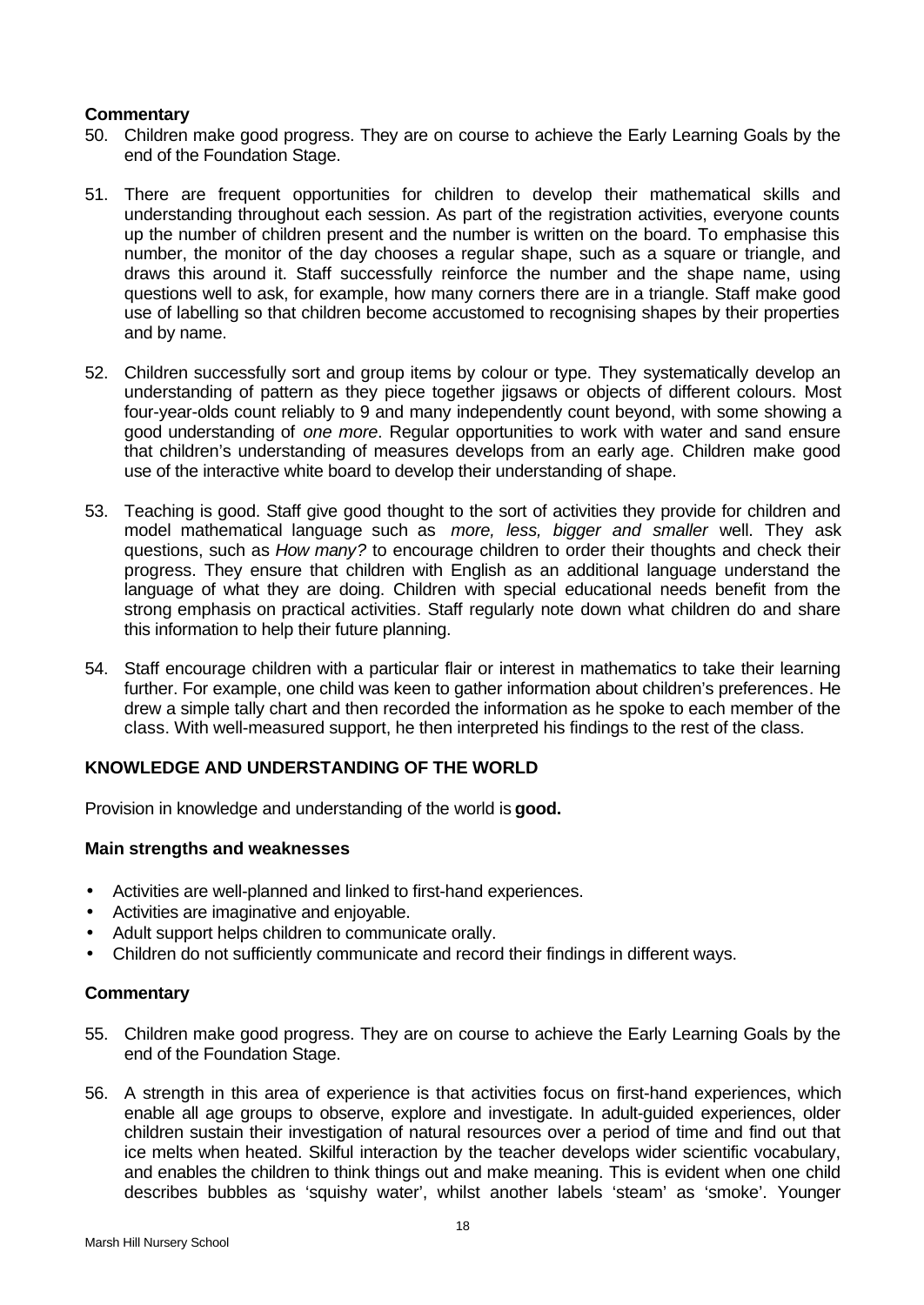children, interested in the here and now, build on their own knowledge of food, and use their senses to identify different toppings.

- 57. Focused learning at the start of nursery sessions encourages children's understanding of the passing of time through labelling the days of the week and looking at changes in the weather. Older children consider changes in their own life, study photographs and notice their own development. A group of younger children studying a dinosaur book expand their understanding when an adult provides models of dinosaurs for them to handle and compare. Some exciting experimentation with light in the sensory area captures the imagination of children, who choose to explore in their 'observatory'.
- 58. Teaching is good in this area of learning. In particular, adults use their skills with information and communication technology (ICT) well and provide children with planned and incidental experiences with computers and the interactive white-board. Staff evaluate adult-guided experiences at the end of sessions and inform the next steps in learning. Staff develop spoken communication well for all groups, including those children at the early stages of learning English. However, there is room for children to more regularly communicate and record their findings in other ways, such as charts and different written forms from labelling to simple sentences.

### **PHYSICAL DEVELOPMENT**

Provision in physical development is **good** overall.

### **Main strengths and weaknesses**

- Staff provide a good range of classroom activities to help children develop their handling and manipulative skills.
- Planned adult intervention is not so clear for outside experiences.

- 59. Children make good progress overall. They are on course to achieve the Early Learning Goals by the end of the Foundation Stage.
- 60. Child-chosen activities provide a wide range of opportunities to encourage children's physical development. Staff draw on a very good range of learning resources to ensure a good mix of activities that develop hand and eye co-ordination and the finer skills. A wide range of markmakers is always on hand, and children choose freely from these. They make good use of the interactive whiteboard to practise small and broad marks and filling-in shapes. They also use a variety of brushes and materials to create pictures and collages. Work in the sandpit and with water tray helps children to link together different movements. Putting together train tracks and building with blocks emphasises linked movements and control.
- 61. The school has very good outdoor resources to help develop children's physical skills. There is a wide range of large wheeled vehicles available. Fixed play equipment provides plenty of opportunity and variety for children to climb, crawl and travel in different ways. Most children are confident in their use of this equipment; however, some lack co-ordination and balance.
- 62. Teaching is good overall. In classroom activities, staff pay close attention to developing children's accuracy in using scissors, or when picking up small pieces of topping to place on their pizza. They actively promote the correct way of holding pencils, markers and crayons and are fully aware of the particular needs of children who prefer to use their left hand. In the outdoor activities observed during the inspection, children had a free choice of activities. Staff did not actively intervene to help children develop and improve their skills. Although inspectors appreciate the school's philosophy of giving children a balance of adult-directed and childchosen activities over time, there were some missed opportunities to help children achieve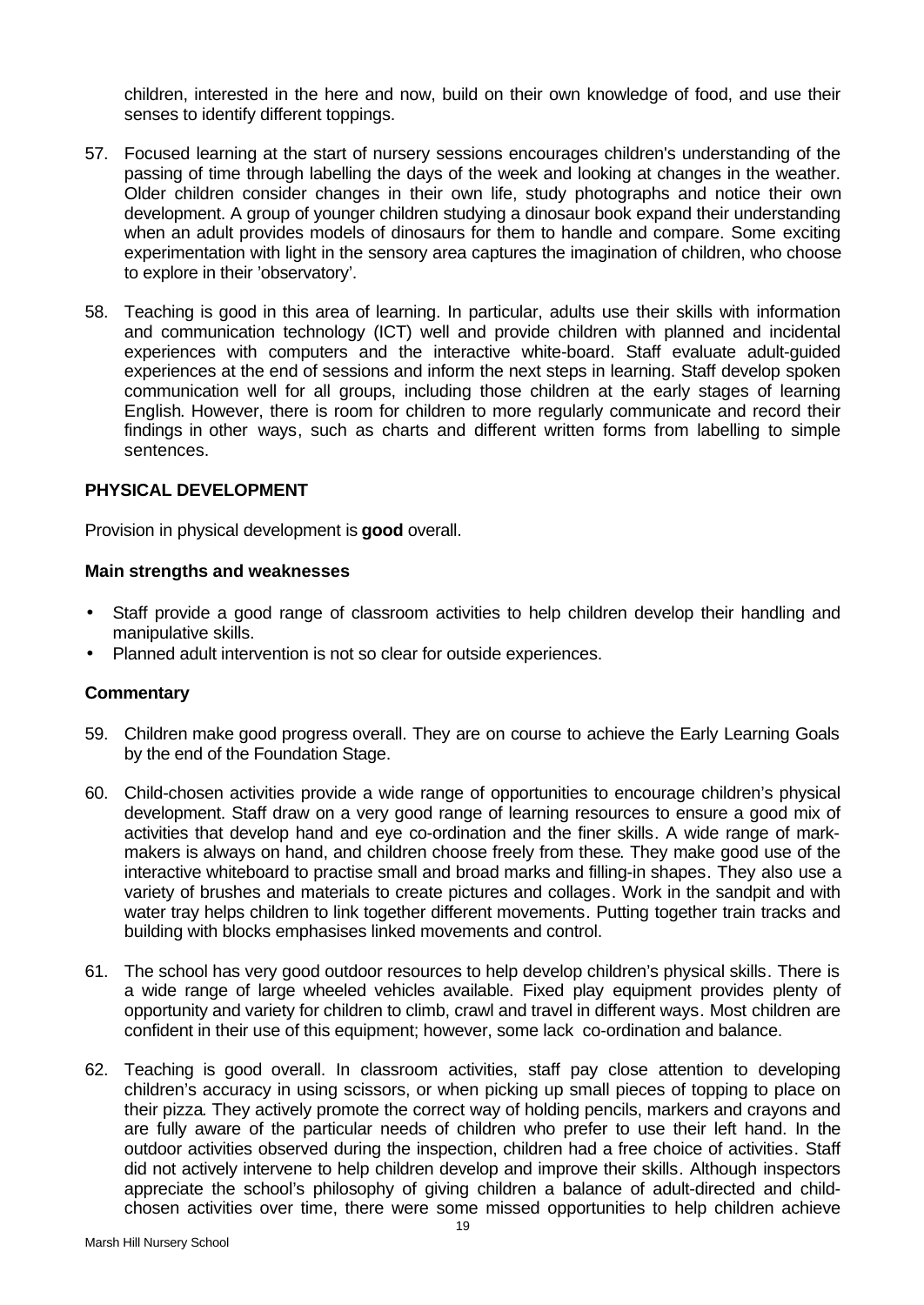higher standards. Photographic evidence shows that children have regular opportunities to work outside, particularly in the summer and early autumn. Children participate in team games based on hockey and cricket and staff encourage children to invent and play their own games.

# **CREATIVE DEVELOPMENT**

Provision in creative development is **good**.

# **Main strengths and weaknesses**

- Staff provide a wide range of different activities to stimulate children's creativity.
- Children's confidence is carefully developed.
- Children with English as an additional language receive good guidance.
- Children are encouraged to think and talk about their experiences.

- 63. Children make good progress. They are on course to achieve the Early Learning Goals by the end of the Foundation Stage.
- 64. Older children enjoy listening to stories, such as *The Snowman*. They listen attentively to the recorded story and, with the timely and enthusiastic help of adults, retell the story well through movement and mime. Children with English as an additional language gain confidence through the specific help and encouragement of adults. Many children are keen to tell visitors what it is like to be a snowman. One child says, *I am one large, big, round face* and another says, *He needs a carrot for his nose*. Another remarks, *He needs cold to keep warm* whilst another says *He can talk, dance and play*. An able child observes, *He's got real magic. He's going to fly*.
- 65. Younger children particularly enjoy sand play. They keenly handle, squeeze and mould sand. They concentrate well and collaborate with a partner to solve problems, such as how to get compacted sand out of a bucket. By trial and error, they find that a sharp tap on the base of the upturned bucket is just what is needed.
- 66. Children from all different groups enjoy acting out everyday experiences such as in the *doctor's surgery*. Many use the tape recorder independently to record messages or to sing a song such as *Mary, Mary* or *Bob the Builder.* They use the light table to create different patterns and effects, and marvel at the discovery that letters and words on a magnetic board do not fall off when held upside down.
- 67. Teaching is good. In adult-led activities, careful planning and a good appreciation of children's learning needs successfully help children to achieve well. The skills of a visiting music teacher are well deployed to help children make music individually and in small groups or to perform as a class group. Under careful guidance, children follow instructions accurately and handle instruments with care.
- 68. In both adult-led and child-chosen activities, staff are keen to promote children's confidence in experimenting and trying different ways to express themselves. The new *wet area* is well resourced. It provides good opportunities for children to try out different media and skills, particularly with paint and collage. Staff collate ongoing notes about what children do and say at the end of sessions to help plan the next steps in learning.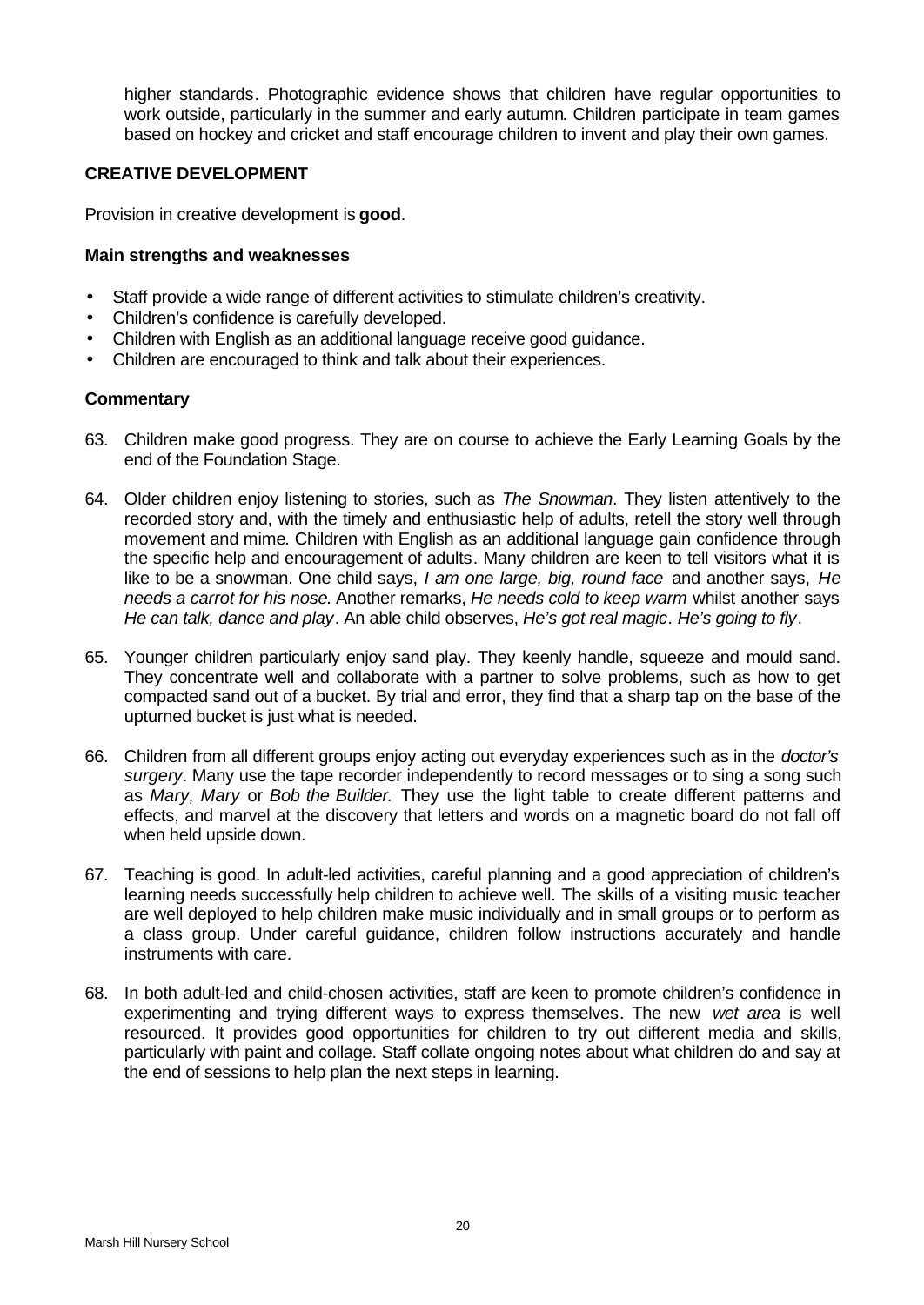# **PART D: SUMMARY OF THE MAIN INSPECTION JUDGEMENTS**

| <b>Inspection judgement</b>                                          | Grade          |  |
|----------------------------------------------------------------------|----------------|--|
| The overall effectiveness of the school                              | $\mathbf{2}$   |  |
| How inclusive the school is                                          | $\overline{2}$ |  |
| How the school's effectiveness has changed since its last inspection | $\overline{2}$ |  |
| Value for money provided by the school                               | 3              |  |
| <b>Overall standards achieved</b>                                    | 3              |  |
| Pupils' achievement                                                  | 3              |  |
| Pupils' attitudes, values and other personal qualities               | $\overline{2}$ |  |
| Attendance                                                           | 4              |  |
| <b>Attitudes</b>                                                     | 2              |  |
| Behaviour, including the extent of exclusions                        | $\overline{2}$ |  |
| Pupils' spiritual, moral, social and cultural development            | $\overline{2}$ |  |
| The quality of education provided by the school                      | 3              |  |
| The quality of teaching                                              | 3              |  |
| How well pupils learn                                                | 3              |  |
| The quality of assessment                                            | 3              |  |
| How well the curriculum meets pupils needs                           | 3              |  |
| Enrichment of the curriculum, including out-of-school activities     | 3              |  |
| Accommodation and resources                                          | $\overline{2}$ |  |
| Pupils' care, welfare, health and safety                             | 3              |  |
| Support, advice and guidance for pupils                              | $\overline{2}$ |  |
| How well the school seeks and acts on pupils' views                  | 3              |  |
| The effectiveness of the school's links with parents                 | $\overline{2}$ |  |
| The quality of the school's links with the community                 | 2              |  |
| The school's links with other schools and colleges                   | 3              |  |
| The leadership and management of the school                          | $\mathbf{2}$   |  |
| The governance of the school                                         | 3              |  |
| The leadership of the headteacher                                    | $\overline{2}$ |  |
| The leadership of other key staff                                    | $\overline{2}$ |  |

The effectiveness of management 2

*Inspectors make judgements on a scale: excellent (grade 1); very good (2); good (3); satisfactory (4); unsatisfactory (5);*